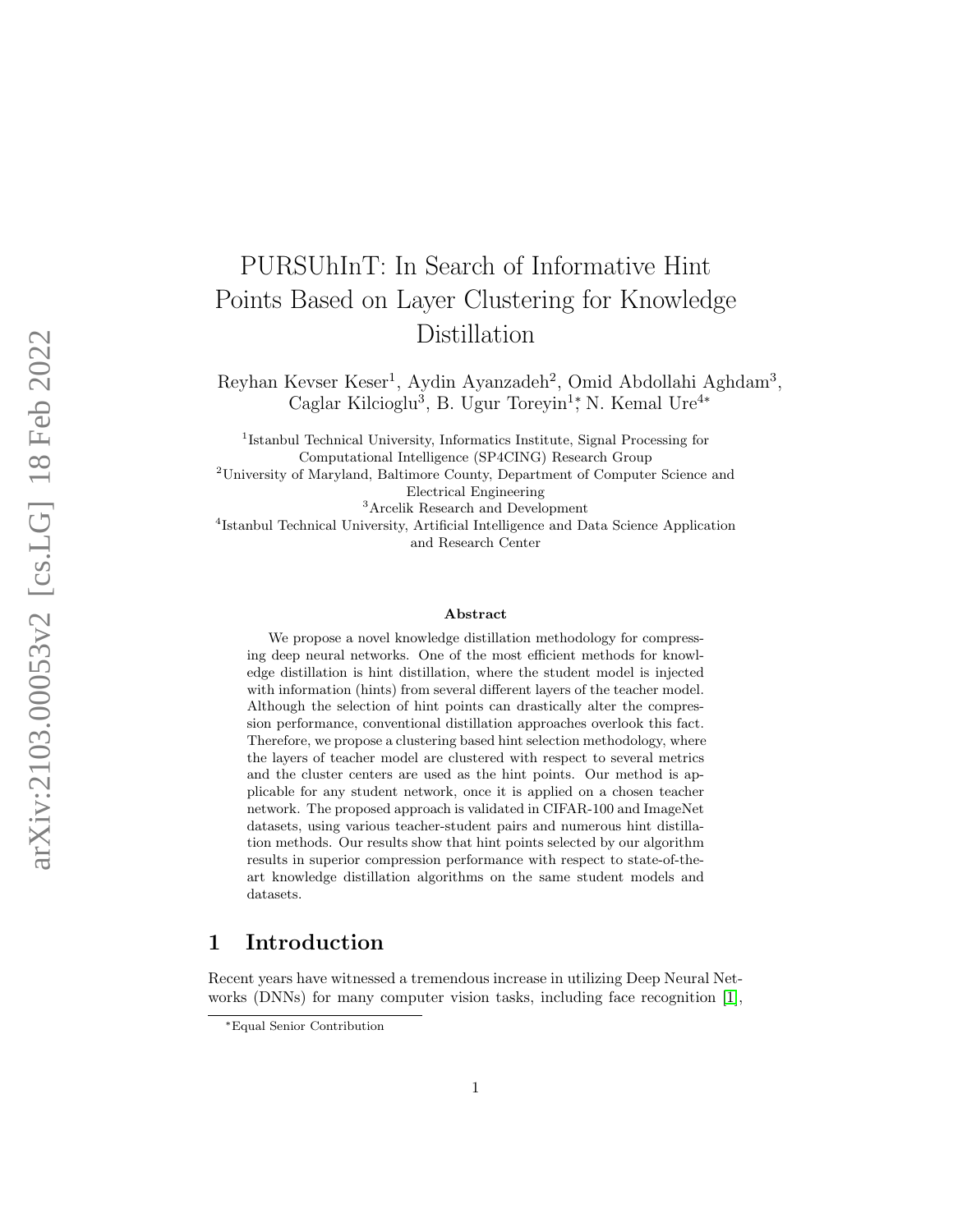object detection [\[2\]](#page-18-1), classification[\[3,](#page-18-2) [4\]](#page-18-3), segmentation [\[5\]](#page-19-0), tracking [\[6\]](#page-19-1) and selfdriving cars [\[7\]](#page-19-2). That being said, many applications require these models to be implemented on edge devices [\[8\]](#page-19-3), and the sheer size and computation requirements of large-scale deep learning models yield significant performance drops when they are implemented on an edge device. The main objective of this paper is to push the state-of-the-art in compressing large scale neural networks to increase their inference speed without sacrificing too much accuracy. We present a novel knowledge distillation approach that extends ideas from unsupervised clustering and hint distillation that obtains state-of-the-art performance in compression of various teacher models.

The development of deep learning based computer vision models were fueled with the advent of the ILSVRC challenge [\[9\]](#page-19-4). Starting with AlexNet architecture [\[3\]](#page-18-2), model performance is improved at the expense of significant increase in model size and depth with the introduction of VGGNet [\[10\]](#page-19-5) and ResNet [\[4\]](#page-18-3) over the years. Hence, it is widely known that there is a trade-off between model size and generalization performance in these models. Parallel to these developments, there has also been considerable research in model compression [\[11\]](#page-19-6), where several different methodologies were offered for converting large models into smaller ones while conserving the performance as much as possible. Among these approaches, knowledge distillation is a popular choice, since the compressed network architectures (referred to as the student network) can be set according to performance limitations of the hardware it is going to be implemented on, which is a critical requirement for deploying machine learning models on edge devices. In particular, hint distillation methods [\[12,](#page-19-7) [13,](#page-19-8) [14\]](#page-19-9) have been popular in compressing large scale teacher networks to smaller scale student networks. The success of these methods stem from injecting hint points into the compression process, so that student model is forced to match, not only the input-output response, but also the outputs of intermediate layers of the teacher network. That being said, optimizing the model compression performance in hint based distillation is still an open research area.

The main contribution of this paper is a novel hint based knowledge distillation methodology, that attempts to optimize the location of hint points based on the information provided by clustering of teacher network layers according to different metrics. Our contributions can be summarized as follows:

- We demonstrate that selection of hint points can impact the performance of the student network. Hence using heuristics or rule-of-thumbs for hint locations can hurt the generalization accuracy.
- We propose a novel method to search for informative hint positions, where the main idea is to cluster layers of the teacher network and use cluster centers as hint positions. This is the first method that proposes a hint position selection technique based on layer clustering for hint based knowledge distillation purposes.
- Our method can be combined with any type of hint distillation that uses at least two hints. We demonstrate this property by conducting experiments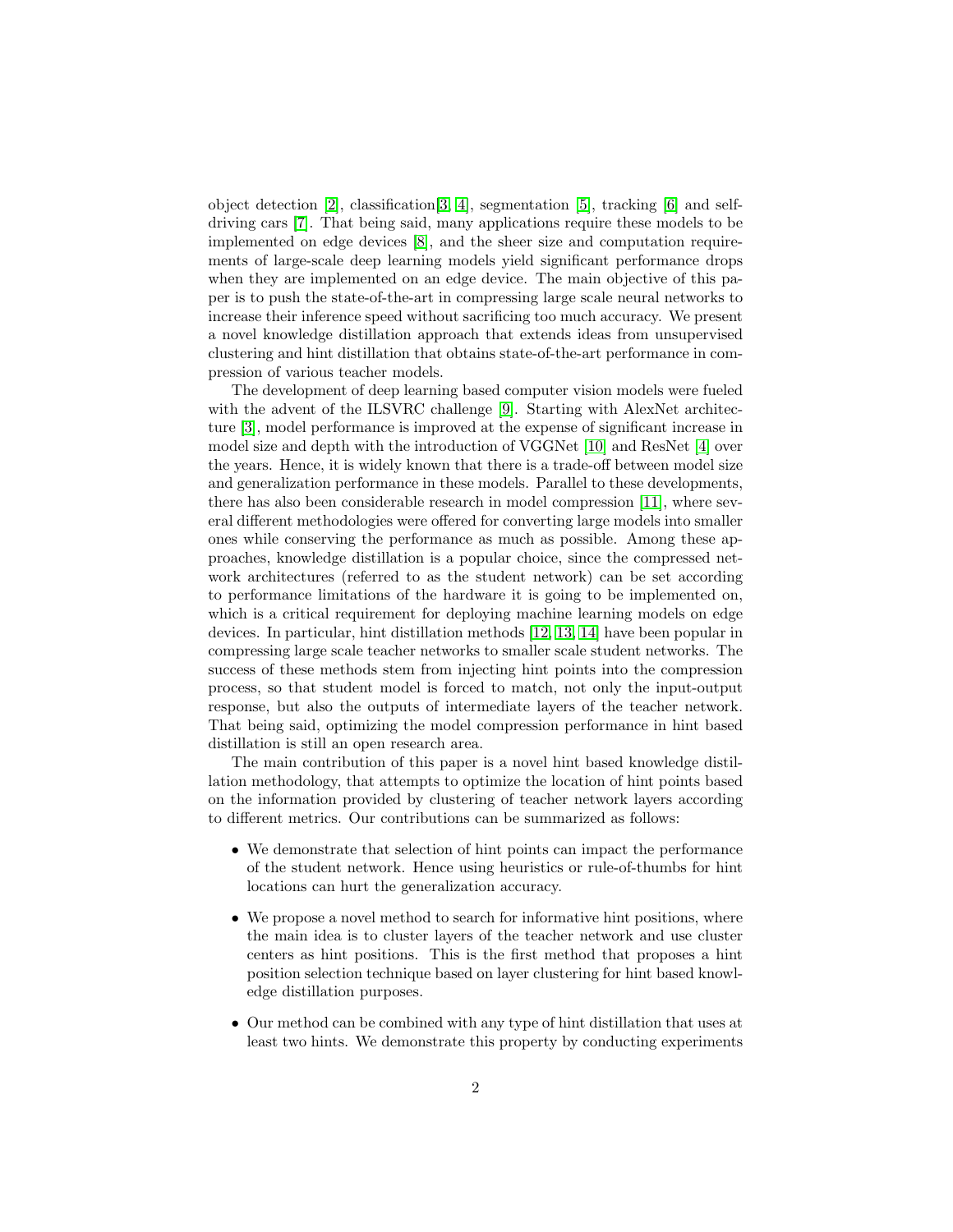for various hint distillation methods and numerous architectures.

- Proposed method is applicable for any student model and valid for the whole training process, once it is applied on a chosen teacher model.
- We compare our approach with the current state-of-the-art algorithms on CIFAR-100 and ImageNet datasets. Results show that our method yields superior results for compression of various teacher models regardless of having the same or different architectures with student models, on both of these datasets.

The rest of the paper is organized as follows. In Section [2,](#page-2-0) we present a comprehensive survey of the literature related to the scope of our study. In Section [3,](#page-5-0) the proposed method is explained in detail and the elaborated solution is introduced to tackle the problem. Experiments and results are reported in Section [4](#page-10-0) to assess the performance of the proposed approach. We conclude by presenting a discussion and suggesting future research directions.

# <span id="page-2-0"></span>2 Related work

Literature on model compression, knowledge and hint distillation are reviewed in this section.

## 2.1 Model Compression

Recently, there has been a significant progress in the field of computer vision by leveraging DNNs. However, many state-of-the-art models have failed to meet the requirements for real-world applications due to model's computational complexity and memory demand. Several model compression approaches, targeted at compressing DNNs, have been proposed to mitigate this issue. In general, model compression studies can be categorized follows: the parameter pruning and quantization, low-rank factorization, compact convolutional filters, and knowledge distillation [\[15\]](#page-19-10).

In the parameter pruning techniques [\[16\]](#page-19-11), removing redundant weights based on thresholding is explored. On the other hand, quantization based techniques represent parameters with less number of bits. Although, network pruning reduces model size, it does not usually decrease the inference time, which is critical for real-world applications on the edge devices. As for low-rank factorization, it is not easy to implement and require expensive computation because of decomposition operation.

Compact convolutional filters are proposed in [\[17\]](#page-20-0) and adapted by SqueezeNet [\[18\]](#page-20-1) and MobileNet [\[19\]](#page-20-2). Methods using compact convolutional filters are generally computationally efficient, however, significantly decreased number of parameters in them might degrade the performance of the models in relatively complex tasks [\[20\]](#page-20-3). Thus, we mainly focus on knowledge distillation, in this work.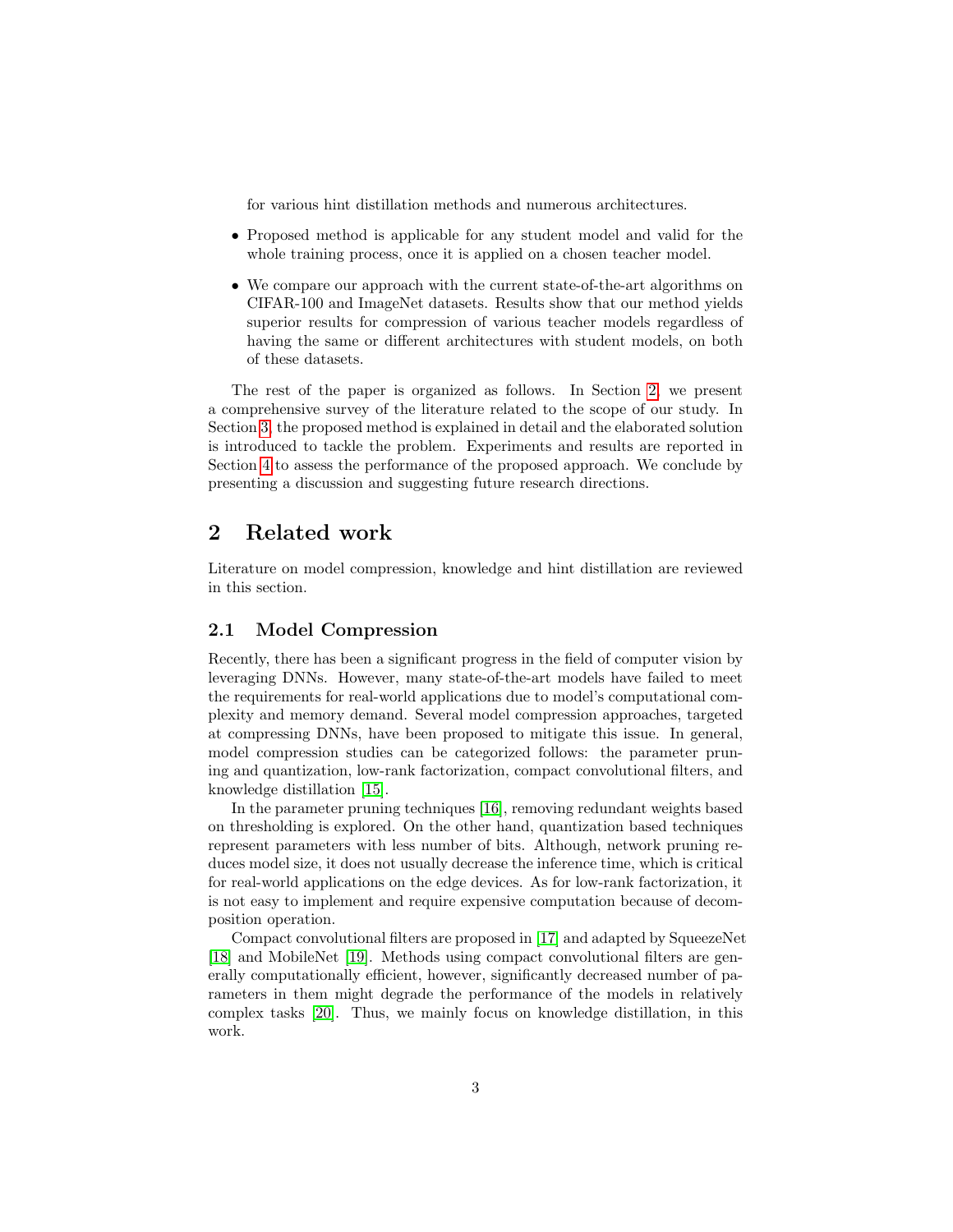#### 2.2 Knowledge Distillation

Knowledge distillation (KD) is the process of transferring knowledge between networks, where one usually aims to transfer the knowledge of a big network (teacher) to a smaller/more compact network (student). KD is mostly known due to Hinton's work [\[13\]](#page-19-8), while it was first proposed by [\[21\]](#page-20-4). The most well known form of KD uses the combination of soft targets produced by the teacher model and labels as the target in its objective function. The methods that uses soft targets without hints, are known as output (logit) distillation [\[22\]](#page-20-5).

Soft targets are calculated as in [\(1\)](#page-3-0), by passing training batches through teacher model and using softmax output layer with a higher temperature value  $(T > 1)$ :

<span id="page-3-0"></span>
$$
p_i = \frac{exp(z_i/T)}{\sum_j exp(z_j/T)}
$$
(1)

where  $p, z$  and T show the softened class probability, logit and temperature values, respectively. For instance,  $i, j \in \{0, ..., 99\}$  for a classification task with 100 classes, such as CIFAR-100. The same temperature value is used for generating both softened logits in teacher and student models, and higher T results in a softer class probability distribution. The loss function to train the student network is evaluated in [\(2\)](#page-3-1) as follows:

<span id="page-3-1"></span>
$$
L = \lambda L_{KD}(p^S, p^T) + (1 - \lambda) L_{cls}(p^S, y)
$$
\n<sup>(2)</sup>

where  $\lambda$  is the trade-off between distillation loss  $(L_{KD})$  and classification loss  $(L_{cls})$ , y represents the label,  $p^S$  and  $p^T$  are the softened logits of student and teacher networks, respectively. Temperature is set to 1 in  $L_{cls}$ . Cross-entropy and Kullback-Leibler losses are generaly used for  $L_{cls}$  and  $L_{KD}$ , respectively.

In [\[14\]](#page-19-9) authors address the capacity gap issue that shows the drop of student performance as the teacher size increases. They introduce Spherical Knowledge Distillation (SKD) which projects all logits of the teacher and the student on a sphere by normalization. In SKD, logits are scaled into a unit vector and multiplied with the average teacher norm in order to recover its norm to the original level. The objective function used for SKD is evaluated in [\(3\)](#page-3-2) as follows:

<span id="page-3-2"></span>
$$
L = \lambda L_{SKD}(\hat{p}^S, \hat{p}^T) + (1 - \lambda) L_{cls}(\hat{p}^S, y)
$$
\n(3)

where  $\lambda$  is the trade-off between SKD loss  $(L_{SKD})$  and classification loss  $(L_{cls})$ , y denotes the label,  $\hat{p}^S$  and  $\hat{p}^T$  are softened logits of students and teacher networks, respectively, which are calculated in [\(4\)](#page-3-3) as follows:

<span id="page-3-3"></span>
$$
\hat{p}_i = \frac{\exp(\hat{z}_i \times l_{avg}/T)}{\sum_i \exp(\hat{z}_i \times l_{avg}/T)}\tag{4}
$$

where  $\hat{z}_i$  is the normalized logits for  $i^{th}$  class,  $l_{avg}$  is the average norm of the teacher, and  $T$  is the temperature.

Logit distillation is an open research area, where studies are focused on different aspects such as enhancing teacher before the distillation [\[23\]](#page-20-6), a weighting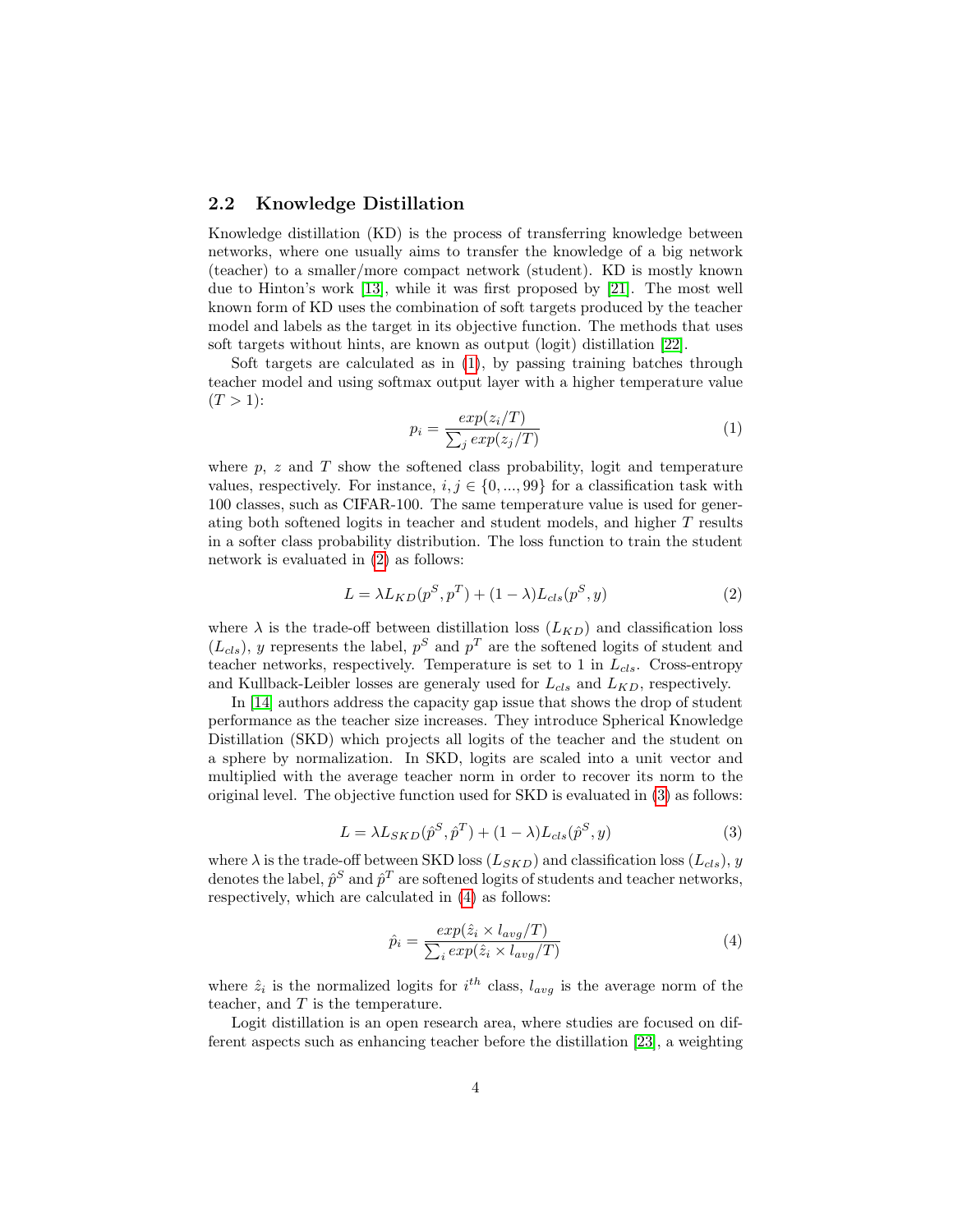scheme [\[24\]](#page-20-7) or utilizing multi-teacher scenario [\[25\]](#page-20-8). On the other hand, hint distillation aims to provide more information to student by utilizing knowledge of intermediate layers of the teacher model [\[12,](#page-19-7) [26,](#page-20-9) [22\]](#page-20-5), which is also called as feature matching and constitutes the foundation of our proposed method.

### 2.3 Hint Distillation

In KD [\[13\]](#page-19-8) and SKD [\[14\]](#page-19-9), only logits of teacher network are used as the soft target to train student network. Recently, methods that leverage intermediate feature maps are proposed to improve logit (output) distillation's performance [\[12,](#page-19-7) [26,](#page-20-9) [27,](#page-20-10) [28\]](#page-20-11).

In [\[12\]](#page-19-7) the output from middle layer of teacher network is chosen as a hint to guide the middle layer of the student network. This approach is called Fit-Net and involves a two-stage training strategy. First, a pre-trained teacher network is used to train student network up to the guided layer, secondly, and then the classical KD approach is used for training the whole student network. In [\[26\]](#page-20-9) activation-based and gradient-based Attention Transfer (AT) is proposed to transfer knowledge from cumbersome teacher network to a smaller student network. In knowledge distillation using AT, the distance between  $l_2$ -normalized attention maps of teacher-student layer pairs are added to the standard cross entropy loss. In Variational Information Distillation (VID) [\[27\]](#page-20-10), the mutual information of the teacher-student layer pairs are maximized to transfer knowledge from teacher to student. In the classical KD [\[13\]](#page-19-8) softened class probabilities of teacher network are used in combination of cross entropy loss to train student network, and in FitNet [\[12\]](#page-19-7), the middle layer of the teacher is also used to guide the middle layer of student during training. In [\[22\]](#page-20-5), authors propose to transfer knowledge from before the activation function as in [\[29\]](#page-20-12). Moreover, they propose employing a loss function and teacher transform, which are compatible with the feature position. Their study modifies the feature position, but keeps the conventional grouping approach.

In IAKD [\[30\]](#page-21-0), networks are divided into smaller parts compared to conventional approach. In that study, it is reported that using all break points for hint transfer results in worse performance than conventional grouping. In [\[31\]](#page-21-1), results pertained to experiments with various hint positions are mentioned to fail performing well.

Recently, some studies focus on hint position problem, which is named as feature linking in some studies [\[32\]](#page-21-2). For example, [\[33\]](#page-21-3) propose a meta-learning scheme for transfer learning to determine hint positions as well as the weights for hints. However, this approach is costly and considers only last layers of blocks of a network as potential hint positions. [\[32\]](#page-21-2) presents an attention based approach which is called as AFD, for the same purpose. Nevertheless, the approach presented in [\[32\]](#page-21-2) repeats the search process for every iteration and is hard to implement for every potential hint positions for large networks such as ResNet-110. On the other hand, our approach is applicable for any student network and valid for the whole training process, once it is applied on a chosen teacher network. [\[34\]](#page-21-4) also utilizes attention based approach, where they focus on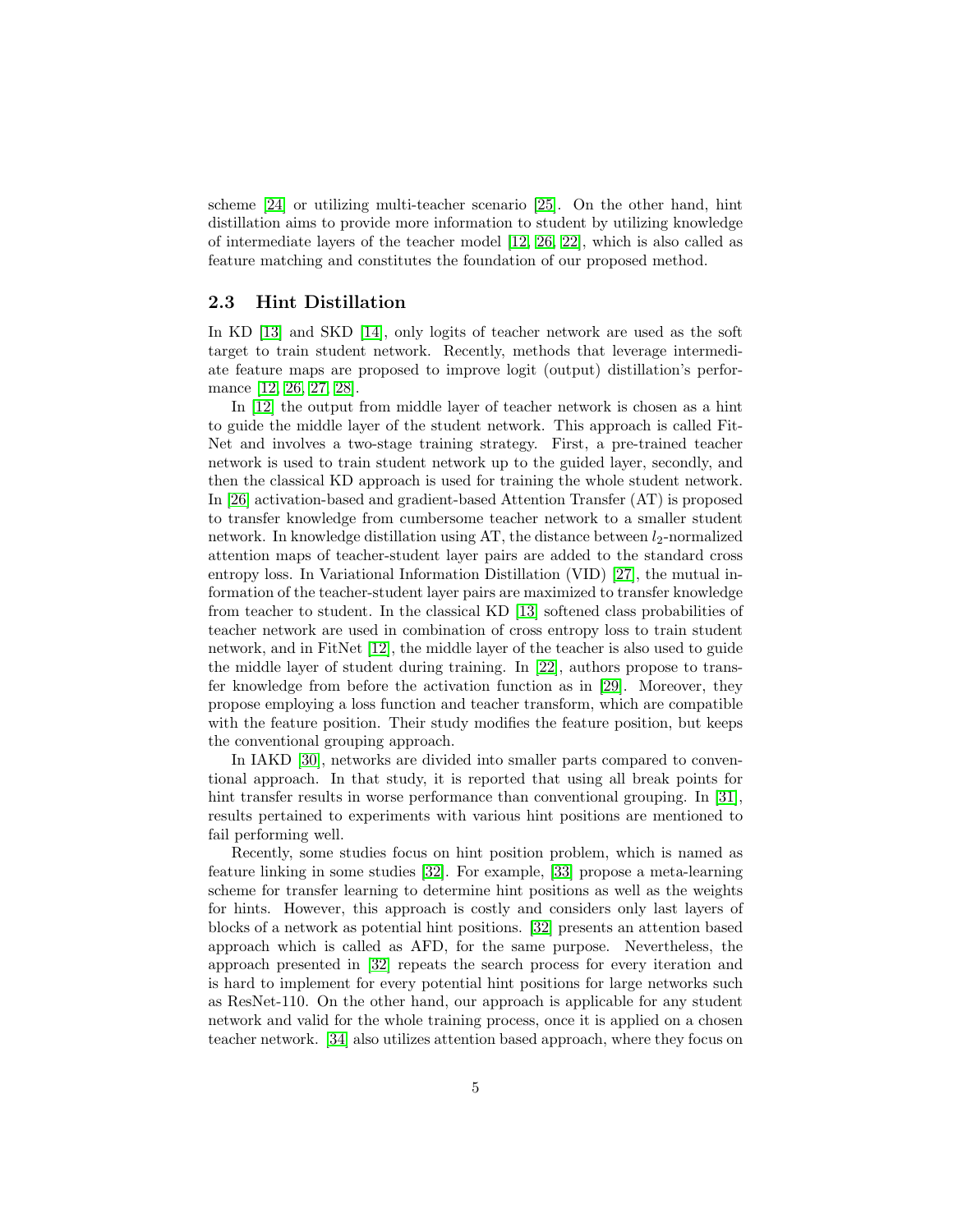natural language models. Their method mainly fuses knowledge from different layers of the teacher for transfer.

To sum up, conventional hint distillation studies in the literature, obtain intermediate feature maps to transfer teacher's knowledge by grouping layers of teacher network. This is accomplished by splitting layers according to the spatial sizes of the feature maps. Contrary to the strategy of following a pre-determined approach for hint position selection adopted by the state-of-the-art knowledge distillation methods, in this work, we propose a layer clustering method as a systematic alternative to choose more informative hint points.

# <span id="page-5-0"></span>3 Method

In this paper, we investigate hint point selection's effect on the performance of knowledge distillation and propose PURSUhInT, an informative hint position selection method based on layer clustering. To that end, we employ pre-trained teacher models and apply clustering on their sub-blocks. For this purpose, we first obtain the layer representations of each sub-block. Then we utilize k-means [\[35\]](#page-21-5) clustering algorithm on these representation matrices to obtain clusters of sub-blocks. This process yields clusters which consist of similar subblocks in terms of the predefined metric. Consequently, we choose one hint position per cluster to distill teacher network's knowledge in a comprehensively accurate fashion. Figure [1](#page-6-0) demonstrates steps of our method. In this section, we elaborate on these steps.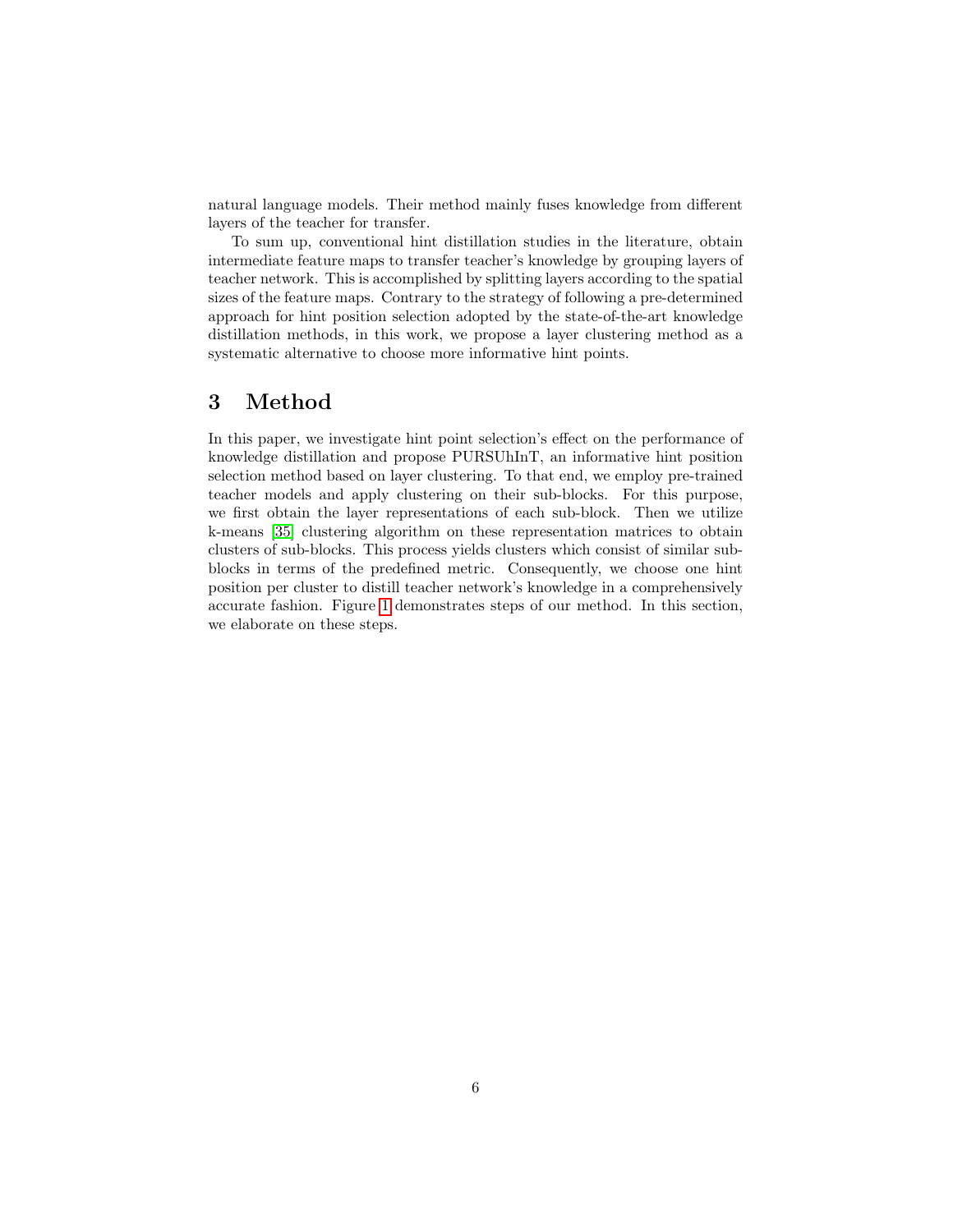<span id="page-6-0"></span>

Figure 1: The workflow of PURSUhInT consists of three steps: (a) The acquisition of layer representations. For this purpose, feature maps for a certain number of samples  $(N)$  are obtained from all of the sub-blocks of pre-trained teacher and averaged in dimensions of height and width to form matrices with the size of  $N \times C$ . (b) Clustering layer representations to obtain clusters of sub-blocks utilizing k-means. To remove redundancy, we choose one hint point for each cluster, specifically center positions of the clusters. (c) Distillation with the determined hint positions in the previous step. In the diagrams, HP represents the index of hint point, H depicts the transformation which determines the hint type and CL shows the determined cluster. Best viewed in color.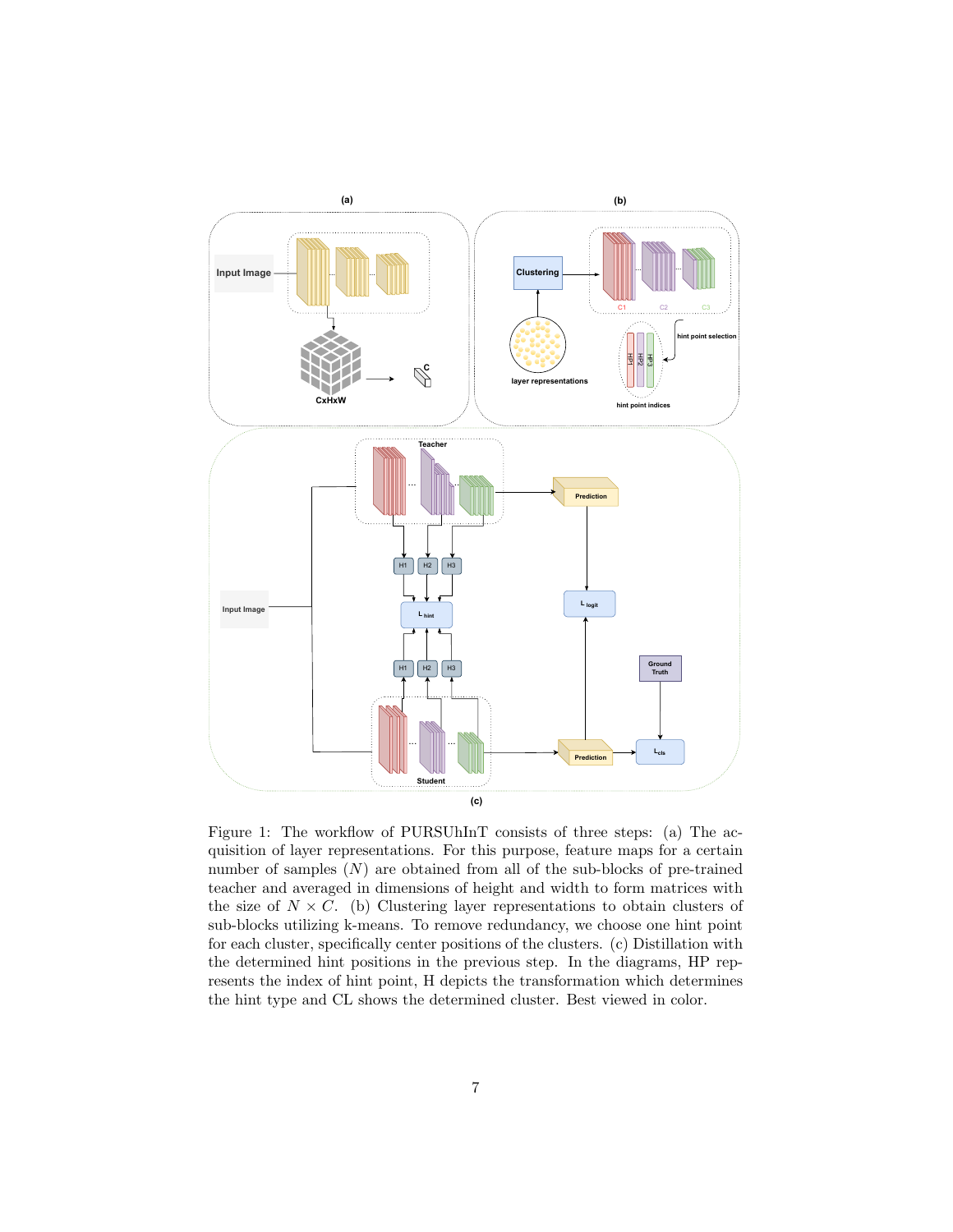#### 3.1 Layer Representation

In order to cluster the sub-blocks of networks, sub-blocks should be represented in a proper form. In this study, we follow the commonly used setup for representing layers [\[36,](#page-21-6) [37,](#page-21-7) [38\]](#page-21-8), which will be described in this section.

Let  $H_i$  be the feature map of  $i^{th}$  sub-block in a teacher network which consists of blocks such as ResNet. Its size is  $N \times C \times H \times W$ , where N is the number of samples,  $C$  is the number of channels,  $H$  and  $W$  are the height and width of the feature map, respectively. Since spatial dimensions share parameters, dimension of the channel contains more information. Hence, feature maps are averaged in dimensions of height and width to obtain representation matrices with the size of  $N \times C$ . To apply clustering, we store feature maps of the sub-blocks for  $10^4$  samples from the training set.

## 3.2 Clustering of Layers

The main approach adopted in the proposed knowledge distillation method is layer clustering. Clustering algorithms necessitate specification of a similarity metric defined among different clusters. Similarities between different layers of an artificial neural network are determined by methods exploiting various attributes of the network, such as, weight matrices [\[39\]](#page-21-9), activation maps [\[36,](#page-21-6) [37\]](#page-21-7), and the layers with the same order at different networks [\[40\]](#page-21-10). [\[40\]](#page-21-10) proposes using correlation as a similarity metric to compare the knowledge learned by different networks with the same structure. They point out that using correlation metric for comparison yields similar results with mutual information. In [\[37\]](#page-21-7), authors proposed using canonical correlation analysis (CCA) to measure the similarity between layers. Moreover, [\[38\]](#page-21-8) improved this metric by weighting. Then, [\[36\]](#page-21-6) proposes centered kernel alignment (CKA) as a similarity index, whose linear case is associated with CCA.

In this paper, we use CKA and mean squared CCA  $(R_{CCA}^2)$  as the similarity metrics for layers in a neural network, where  $R_{CCA}^2$  is a statistic that shows convergence of CCA [\[36\]](#page-21-6). Moreover,  $R_{CCA}^2$  is acknowledged as Yanai's GCD measure [\[41\]](#page-21-11).

Mean squared CCA can be calculated by [\(5\)](#page-7-0) as follows:

<span id="page-7-0"></span>
$$
R_{CCA}^{2}(X,Y) = \frac{\sum_{i=1}^{p_1} \rho_i^2}{p_1} = \frac{\left\|Q_Y^T Q_X\right\|_F^2}{p_1} \tag{5}
$$

where  $\rho_i$  is the  $i^{th}$  canonical correlation coefficient,  $p_1$  shows the minimum of shapes of the components,  $Q_Y$  and  $Q_X$  are the orthonormal bases for the columns of  $Y$  and  $X$ , respectively.

Furthermore, CKA is computed by [\(6\)](#page-7-1) as follows:

<span id="page-7-1"></span>
$$
CKA(K,L) = \frac{HSIC(K,L)}{\sqrt{HSIC(K,K)HSIC(L,L)}}\tag{6}
$$

where HSIC is Hilbert-Schmidt independence criteria. The empirical estimator of HSIC is shown in [\(7\)](#page-8-0) as: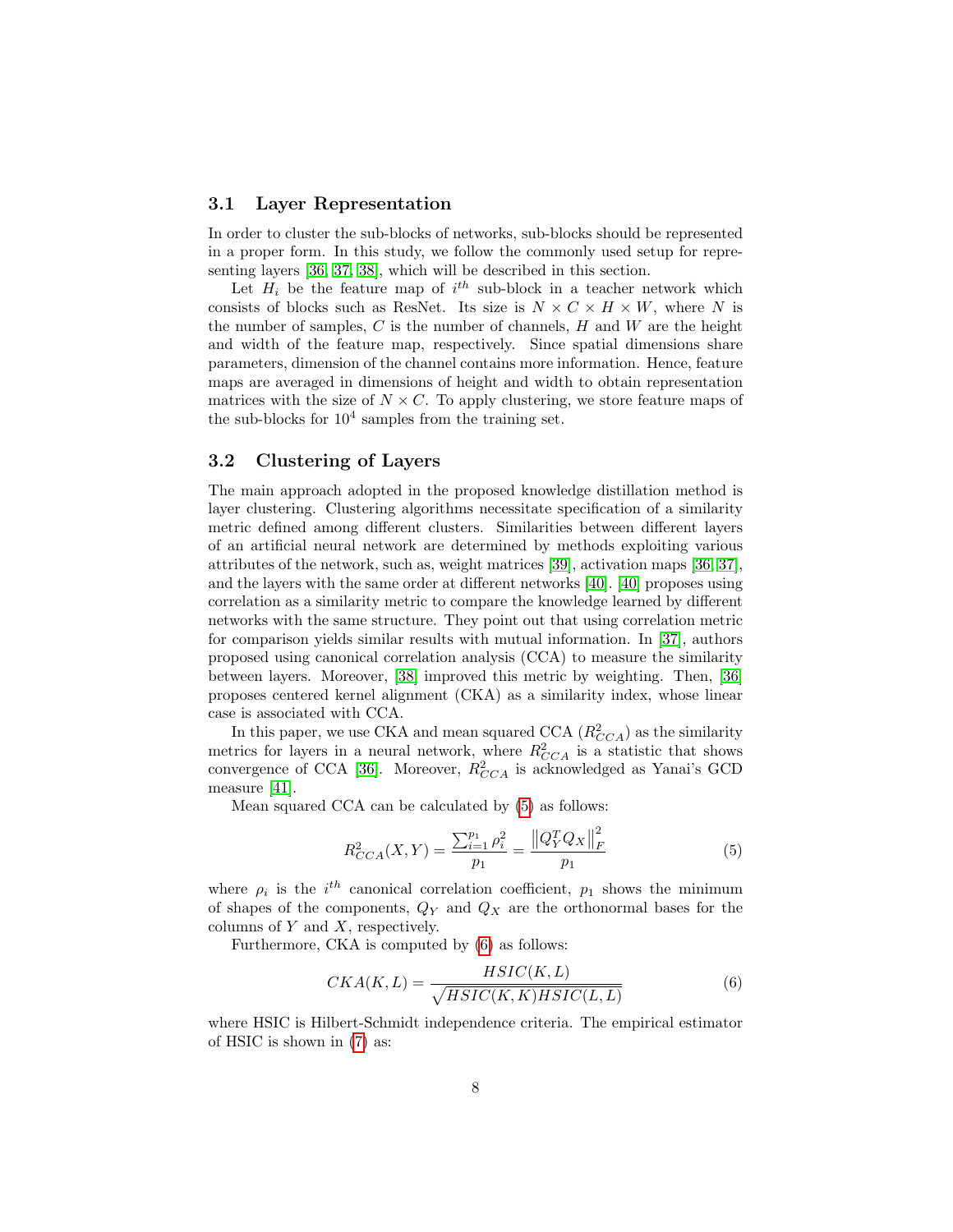<span id="page-8-0"></span>
$$
HSIC(K, L) = \frac{1}{(n-1)^2} tr(KH L H)
$$
\n<sup>(7)</sup>

where H is the centering matrix, tr represents trace of the matrix and n is the number of samples.  $K_{ij} = k(x_i, x_j)$  and  $L_{ij} = l(y_i, y_j)$  where k and l are two kernels. In this paper we use linear kernels unless it is explicitly stated that RBF kernel is used.

In order to distill teacher's knowledge successfully, hints should carry concise information. By utilizing  $R_{CCA}^2$  and  $CKA$  to group layers of the teacher network, we obtain clusters of similar layers in terms of these metrics. We provide optimum hint points that contain non-redundant information by selecting one hint point per cluster. For this purpose, we utilized  $1 - R_{CCA}^2$  and  $1 - CKA$  as the distance metrics for k-means algorithm where k corresponds to number of hints.

K-means is a clustering method that aims to partition the n observations into k clusters. To find the best centroid for each cluster, k-means repeats assignment and update steps until the assignments are fixed, where the steps are summarized as follows:

1) Assign the data points based on the labels of the current nearest centroids:

$$
y_i = \arg\min_j D(x_i, \mu_j),\tag{8}
$$

where  $\mu_j$  represents the centroid of  $j^{th}$  cluster.  $x_i$  and  $y_i$  are the features and assigned cluster of the  $i<sup>th</sup>$  data point, respectively. D is the chosen distance metric, considering teacher model and the hint distillation type.

2) Determine the centroids based on the current assignment of data points for each cluster:

$$
\mu_j = \frac{1}{|C_j|} \sum_{x_i \in C_j} x_i,
$$
\n(9)

where  $C_j$  shows the  $j^{th}$  cluster.

## 3.3 Hint Distillation with Hint Point Search

Hint distillation methods are used for improving logit distillation. Loss function used in these studies can be defined as in [\(10\)](#page-8-1):

<span id="page-8-1"></span>
$$
Loss = \gamma L_{cls} + \alpha L_{logit} + \beta L_{hint}
$$
\n(10)

where  $L_{logit}$  and  $L_{cls}$  represent the output (logit) distillation loss and classification loss, respectively. Moreover,  $\gamma$ ,  $\alpha$  and  $\beta$  are weights for losses of classification, logit distillation and hint distillation, respectively. We describe hint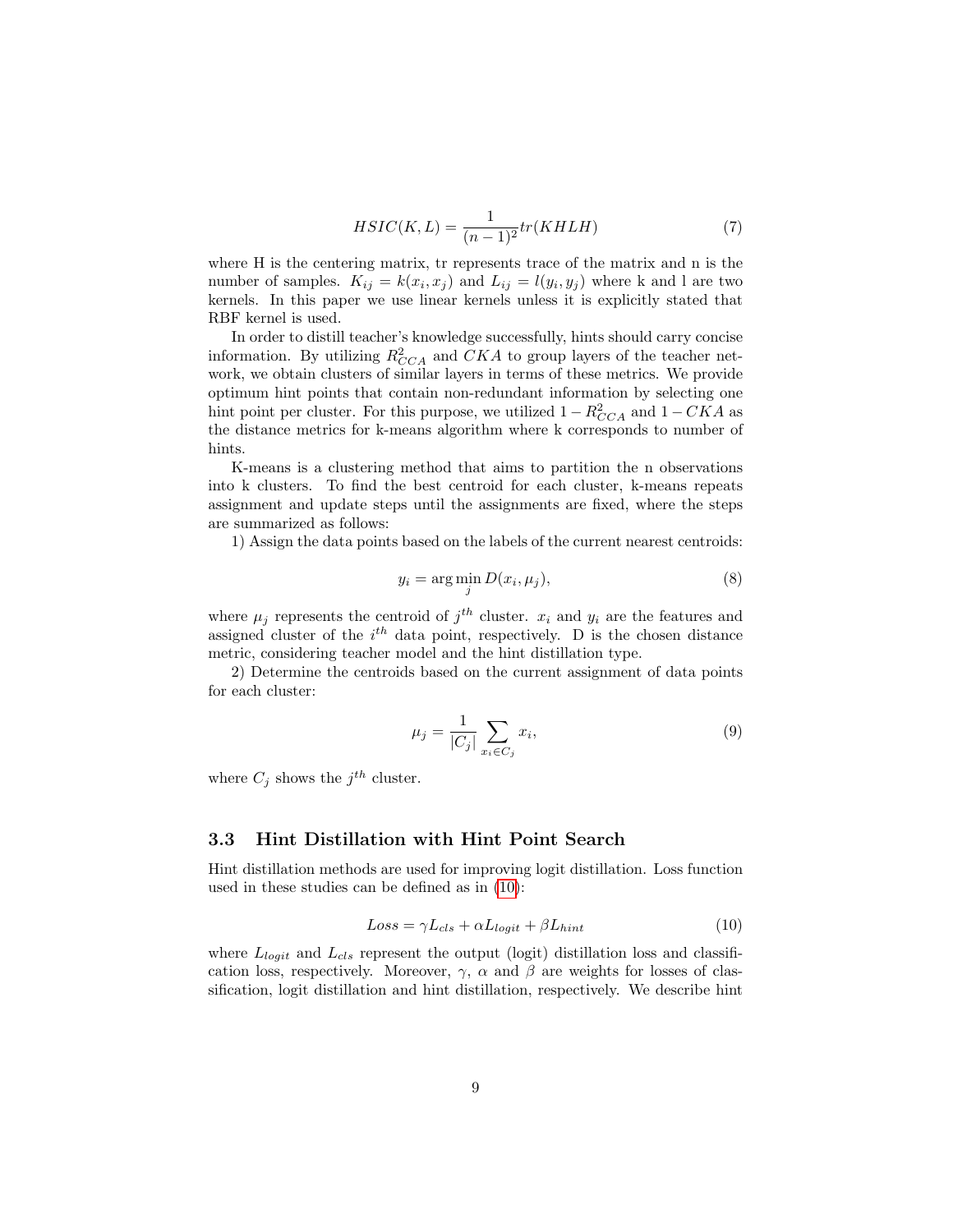distillation loss in [\(11\)](#page-9-0) as the following:

<span id="page-9-0"></span>
$$
L_{hint} = \sum_{i}^{k} L(F(S_i), F(T_i)),
$$
\n(11)

where  $k$  is the number of hints,  $L$  is the predetermined loss function for hint transfer,  $F$  represents the transformation which determines the hint type,  $T_i$  and  $S_i$  shows features from the  $i^{th}$  group of layers in teacher and student networks, respectively.

Studies done so far uses groups of layers with the same spatial size. However, in our experiments we observe that some of these conventional hint positions fall into the same cluster that are determined by specific metrics designed for layer similarity (See Figure [2\)](#page-11-0). Hence, we propose to determine groups of layers by clustering using proper metrics in order to obtain effective hint positions. Our method prevents using redundant information obtained from similar layers for distillation.

Moreover, we consider using the center points to represent the groups of layers instead of the last points as in conventional approach. Hence, we conducted experiments for these points with different metrics as presented in Table [1.](#page-9-1) Our experiments show that center points yield better results than the last points of clusters which we obtain. Furthermore, the results point out that changing hint points to center without the proposed grouping, would yield decrease of performance instead of improvement.

Table 1: Top-1 accuracy (%) results of distilled ResNet-20 for different hint positions in baseline grouping and clusters obtained with different metrics, on CIFAR-100. Attention Transfer is used as the distillation type in these experiments.  $*$  stands for the normalization before clustering. Although  $R_{CCA}^2$  yields different clusters for with and without normalization, the center points are the same for these cases.

<span id="page-9-1"></span>

| Metric type                   | Position on cluster | Accuracy           |
|-------------------------------|---------------------|--------------------|
| - (baseline)                  | last                | $71.346 \pm 0.433$ |
|                               | center              | $71.288 \pm 0.151$ |
| $R_{CCA}^2*$                  | last                | $71.224 \pm 0.125$ |
|                               | center              | $71.594 \pm 0.320$ |
| $R_{CCA}^2$                   | last                | $70.990 \pm 0.157$ |
|                               | center              | $71.594 \pm 0.320$ |
| $CKA_{linear}$ or $CKA_{rbf}$ | last                | $71.202 \pm 0.174$ |
|                               | center              | $71.504 \pm 0.139$ |
|                               |                     |                    |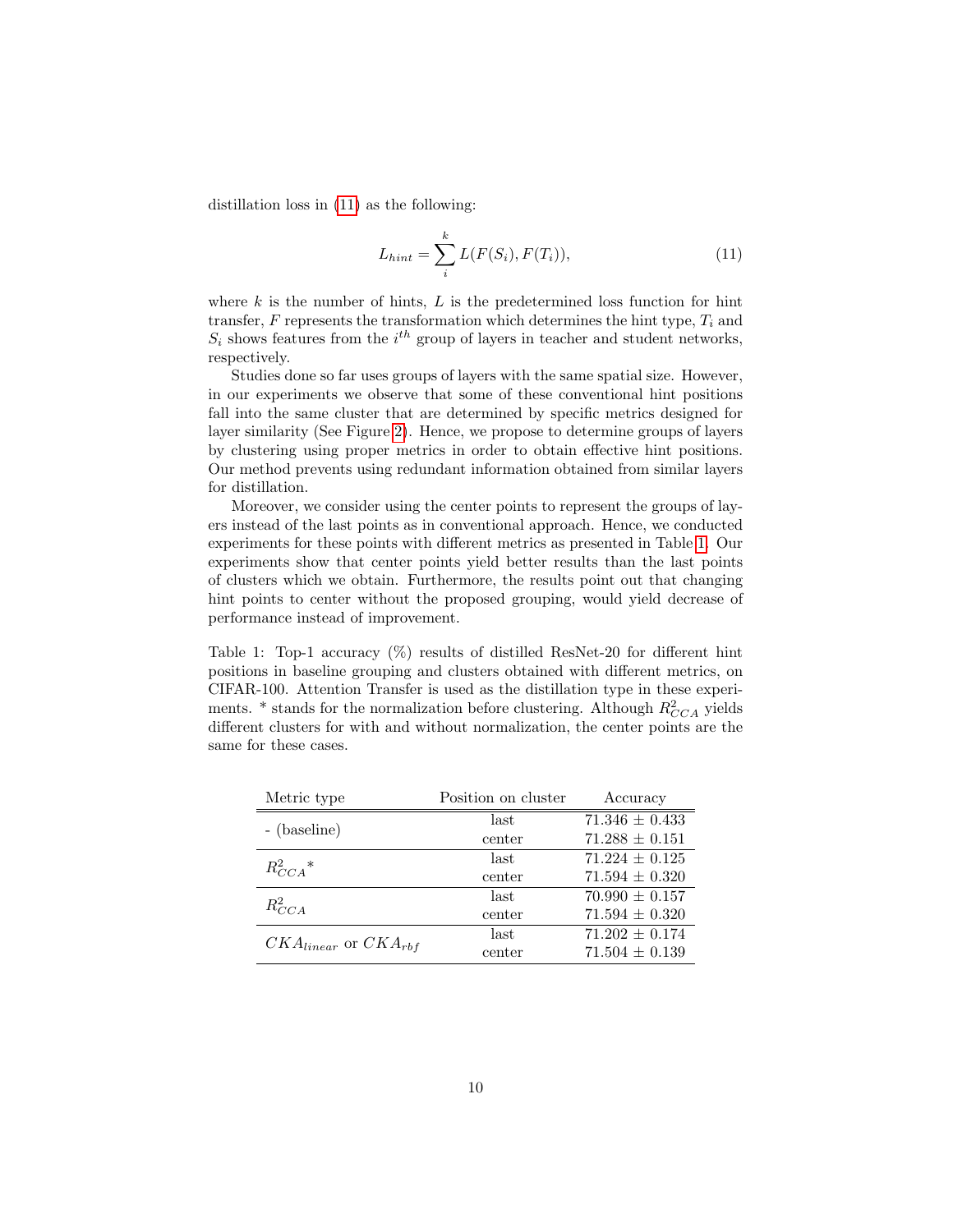## <span id="page-10-0"></span>4 Experiments

We conduct experiments on CIFAR-100 and ImageNet, which are commonly used datasets in knowledge distillation studies. Moreover, we utilize a wide variety of distillation methods as well as architectures for teacher and student models such as ResNet [\[4\]](#page-18-3), Wide ResNet [\[42\]](#page-21-12) and ShuffleNet [\[43\]](#page-21-13). Besides, we evaluate our approach on both of pre-activation and post-activation hints.

As stated in Section [3,](#page-5-0) our method consists of three steps. After obtaining layer representations of candidate hint positions, we cluster these representations using k-means algorithm. We choose  $k = 3$  for experiments on CIFAR-100 and  $k = 4$  for experiments on ImageNet, in order to be consistent with the conventional number of hints. After the clustering, we choose center points of the clusters as proposed hint positions. Table [2](#page-10-1) highlights the difference between conventional hint positions and proposed hint positions by our approach. Besides, performances of the teacher models used in our experiments are presented. It is observed that some of the conventional hint positions may take place in the same clusters obtained by our method as shown in Figure [2.](#page-11-0) This yields transferring redundant and non-efficient information from teacher to student models in conventional approaches. The last step in our approach is distillation with the proposed hint positions, which is explained in detail in [4.1.](#page-10-2)

Table 2: Comparison of baseline and proposed hint positions (HPs) for teacher models used in our experiments. Proposed HPs are obtained by our algorithm which utilizes k-means with the specified metrics as the distance functions. Moreover, the datasets used for the testing of the teacher models and the accuracies obtained by the teacher models are presented. AT presents Attention Transfer [\[26\]](#page-20-9) as the hint distillation method.

<span id="page-10-1"></span>

| Teacher Model            | Dataset     | Accuracy | Baseline HPs | Proposed HPs |
|--------------------------|-------------|----------|--------------|--------------|
| Pre-activation hints:    |             |          |              |              |
| resnet110 (for $AT$ )    | $CIFAR-100$ | 74.49    | 18, 36, 54   | 6,27,49      |
| $resnet110$ (for others) | $CIFAR-100$ | 74.49    | 18, 36, 54   | 8,29,49      |
| Post-activation hints:   |             |          |              |              |
| resent110                | $CIFAR-100$ | 74.31    | 18, 36, 54   | 7, 29, 49    |
| resnet32x4               | $CIFAR-100$ | 79.42    | 5, 10, 15    | 3, 8, 13     |
| WRN-40-2                 | $CIFAR-100$ | 75.61    | 6, 12, 18    | 1, 8, 16     |
| $ResNet-34$              | ImageNet    | 73.31    | 3, 7, 13, 16 | 2, 6, 11, 15 |

### <span id="page-10-2"></span>4.1 Experimental Settings

For the implementation of hint types, we follow the setup of [\[45\]](#page-22-0), except FitNets [\[12\]](#page-19-7). In this study, we use three hints for FitNets for fair comparison with other hint types. Moreover, we determine weights of loss components by Bayesian search [\[46\]](#page-22-1), for all methods. Additionally, we choose the query-key dimension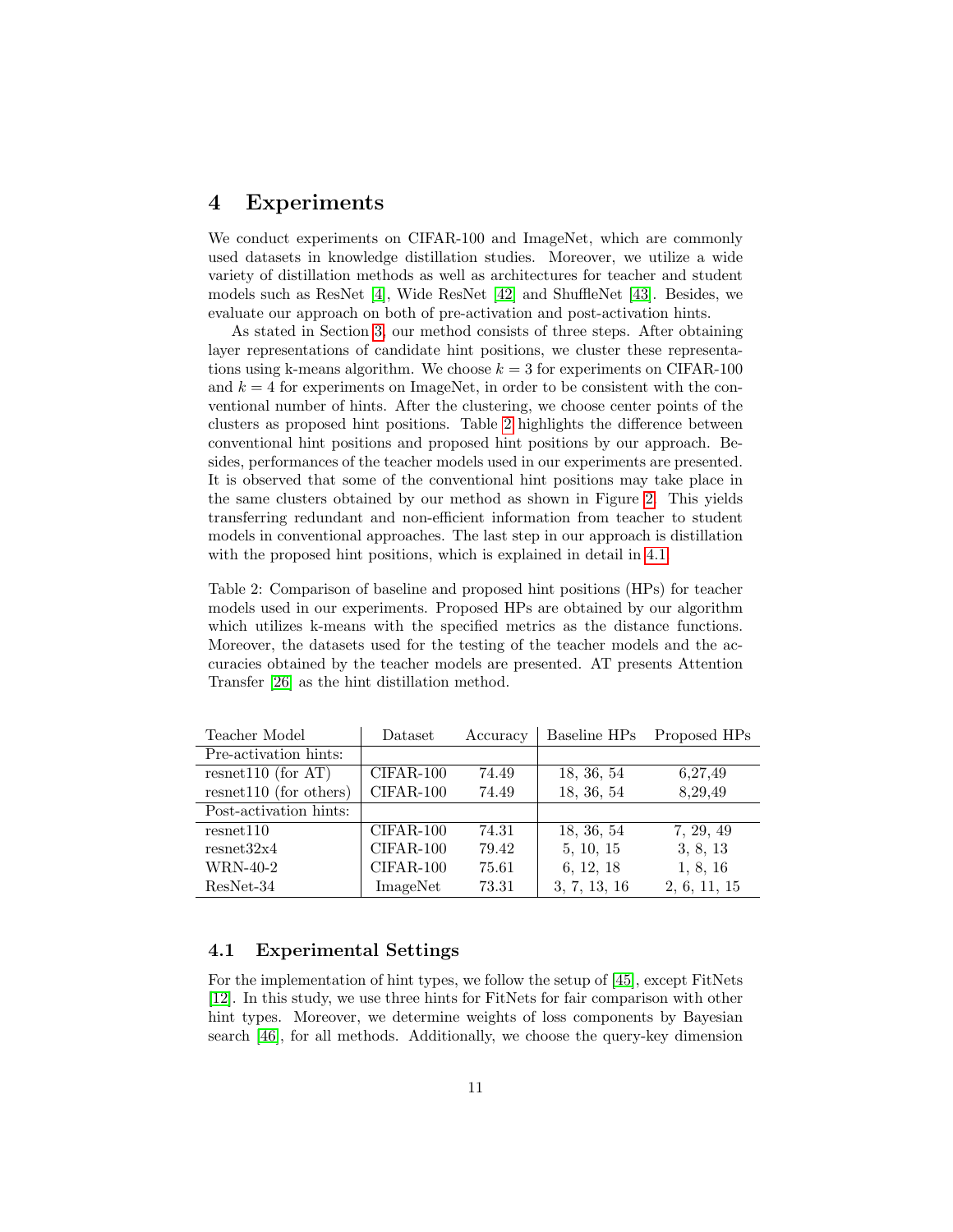<span id="page-11-0"></span>

Figure 2: Representative structure of ResNet models with hint positions which are colored as black. The labels at the bottom right of the blocks show the spatial sizes of feature maps, where  $I$  corresponds to the spatial size of the input image. (a) Common approach for grouping layers of ResNets which only considers spatial size of the feature maps. The last points of these groups are chosen as the hint points. (b) Our proposed approach which utilizes clustering with the aim of focusing on layer similarity. This figure depicts the clusters obtained by our method with CKA metric on ResNet-110 sub-blocks, for CIFAR-100 dataset. We choose the center points of each cluster as hint positions for distillation of teacher networks. It is visualized using [\[44\]](#page-22-2) and best viewed in color.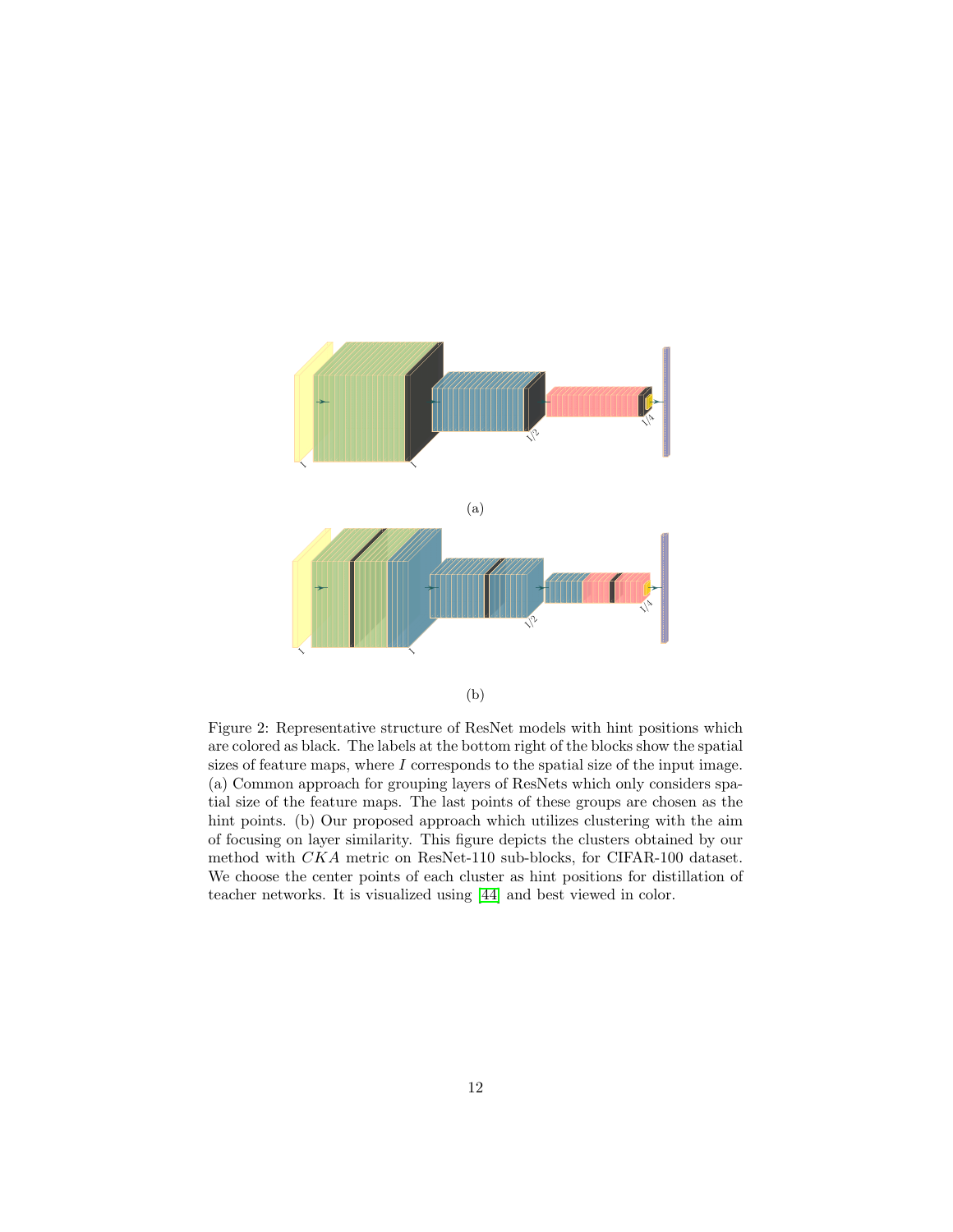for AFD method [\[32\]](#page-21-2).

For experiments on pre-activation hints, we use pre-ReLU hints for all methods and SGD as the optimizer. Moreover, we set the maximum iteration as 350 epochs and batch size as 64. Besides, initial learning rate is 0.05 and it is decayed by 0.1 every 50 epochs after the first 200 epochs. For experiments on post-activation hints, we use post-ReLU hints for all methods and SGD as the optimizer. Furthermore, we set the maximum iteration as 240 epochs for fair comparison with other approaches and determine other hyperparameters by Bayesian search, that are temperature, learning rate and batch size.

For ImageNet experiments, we use Attention Transfer as the hint type with  $p = 1$  [\[26\]](#page-20-9). We set the maximum iteration as 100 epochs, batch size as 256 and temperature as 4, by following [\[45\]](#page-22-0). We use SGD as the optimizer. Besides, initial learning rate is 0.1 and it is decayed by 0.1 at epochs of 30, 60, 80 and 90.

#### 4.2 Results on CIFAR-100

To evaluate our approach on CIFAR-100 dataset, we conduct experiments on pre-activation and post-activation hints, which are the hints obtained before and after the last ReLU function in a sub-block, respectively.

#### 4.2.1 Pre-activation hints

For experiments on pre-activation hints, we choose three hint distillation methods to compare our findings, which are FitNets [\[12\]](#page-19-7), Attention Transfer (AT) [\[26\]](#page-20-9) and Variational Information Distillation (VID) [\[27\]](#page-20-10). We choose two logit distillation methods to use along hint distillation methods, which are Hinton's Knowledge Distillation (KD) [\[13\]](#page-19-8) and Spherical Knowledge Distillation (SKD) [\[14\]](#page-19-9). Thus, we set up 6 experiments for each teacher-student pair. To assess our performance, we compare our proposed hint positions with the baseline hint positions, which are the last layers before the downsampling. We use CIFAR-style ResNet-110 as the teacher model and use three student models for distillation, which are ResNet-8, ResNet-20 and ResNet-32. Moreover, we utilize  $R_{CCA}^2$ metric for AT (Attention Transfer) type of distillation and CKA metric for two other types of hint distillation, in these experiments. Baseline and proposed hint positions are presented in Table [2.](#page-10-1)

Table [3](#page-13-0) presents the results of knowledge distillation from ResNet-110 to ResNet-20 model, for our proposed hint points and the baseline hint points.

Results show that our method outperforms the conventional approach for all hint types on ResNet-20. Since our method provides particular hint positions for teacher network, these hint positions are valid for any student model with the same number of hints. Hence, using the same hint positions we conduct experiments for two other student models, which are ResNet-32 and ResNet-8. Table [4](#page-13-1) and Table [5](#page-14-0) show the distillation results for ResNet-32 and ResNet-8, respectively.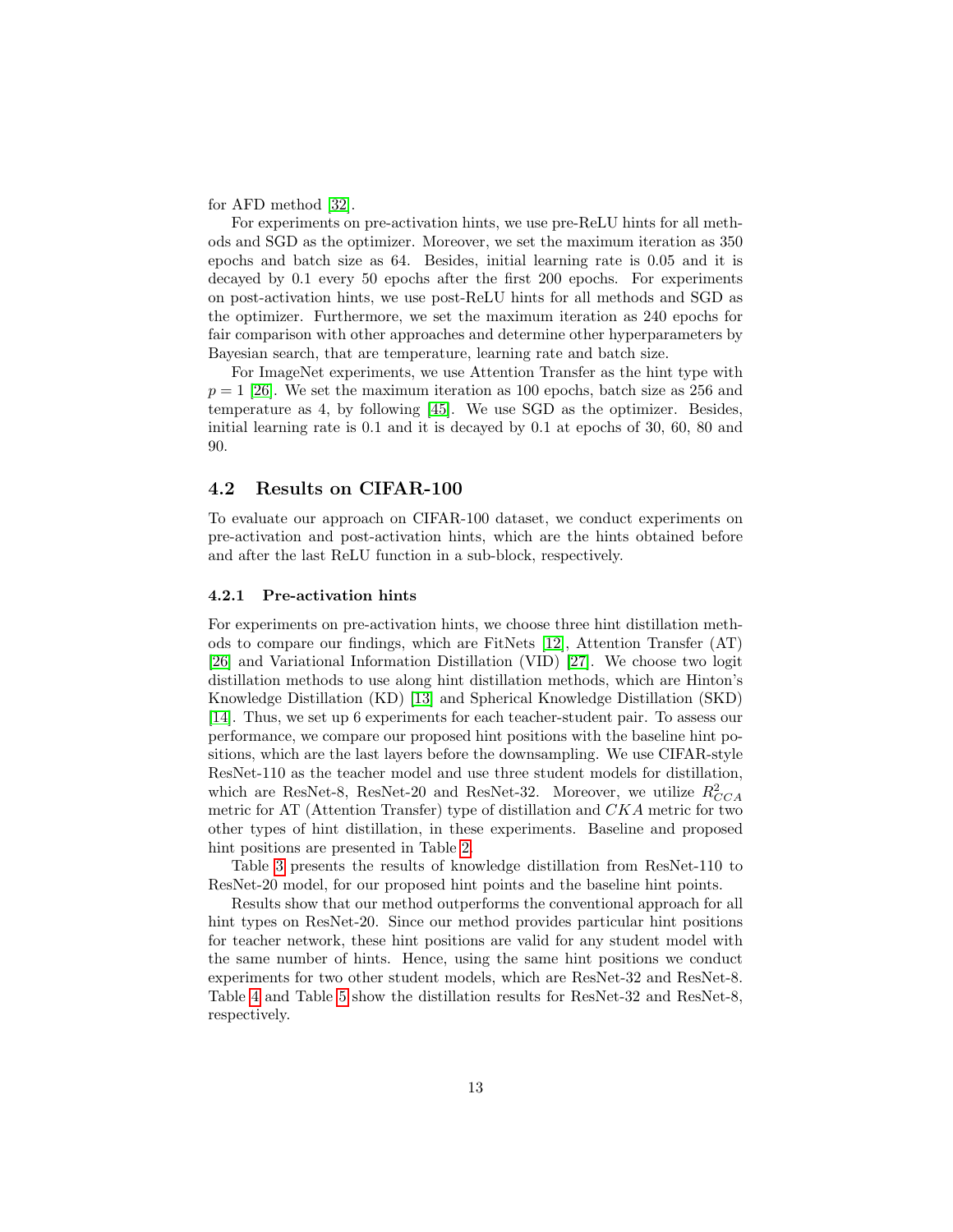Table 3: Top-1 accuracy (%) results of ResNet-20 student model for 6 distillation schemes. Teacher model's accuracy is 74.490. Each score is obtained over 5 runs. Values in bold show the best accuracies for each distillation scheme.

<span id="page-13-0"></span>

| Hint positions | $FitNets + KD$     | $AT + KD$          | $VID + KD$         |
|----------------|--------------------|--------------------|--------------------|
| Baseline       | $71.284 \pm 0.243$ | $71.346 \pm 0.433$ | $71.192 \pm 0.445$ |
| Proposed       | $71.354 \pm 0.182$ | $71.594 \pm 0.320$ | $71.192 \pm 0.345$ |
|                | $FitNets + SKD$    | $AT + SKD$         | $VID + SKD$        |
| Baseline       | $71.352 \pm 0.406$ | $71.686 \pm 0.215$ | $71.388 \pm 0.300$ |
| Proposed       | $71.472 \pm 0.141$ | $71.982 \pm 0.293$ | $71.464 \pm 0.309$ |

Table 4: Top-1 accuracy (%) results of ResNet-32 student model for 6 distillation schemes. Teacher model's accuracy is 74.490. Each score is obtained over 5 runs. Values in bold show the best accuracies for each distillation scheme.

<span id="page-13-1"></span>

| Hint positions | $FitNets + KD$     | $AT + KD$          | $VID + KD$         |
|----------------|--------------------|--------------------|--------------------|
| Baseline       | $73.834 \pm 0.205$ | $73.672 \pm 0.187$ | $73.496 \pm 0.354$ |
| Proposed       | $73.850 \pm 0.173$ | $73.934 \pm 0.237$ | $73.416 \pm 0.175$ |
|                | $FitNets + SKD$    | $AT + SKD$         | $VID + SKD$        |
| Baseline       | $73.584 \pm 0.226$ | $73.700 \pm 0.314$ | $73.572 \pm 0.219$ |
| Proposed       | $73.804 \pm 0.332$ | $73.690 \pm 0.206$ | $73.396 \pm 0.456$ |

Results demonstrate that our method yields the best result for distillation of ResNet-32. Besides, it outperforms the baseline except AT type of distillation of ResNet-8, while it achieves very close performance to the best result. In addition, our method significantly improves the performance of FitNets for distillation of ResNet-8.

#### 4.2.2 Post-activation hints

For experiments on post-activation hints, we utilize six teacher-student pairs. Moreover, we apply our method on Attention Transfer (AT) as well as the state-of-the-art distillation approaches to boost their performance. For this purpose, we choose two recently proposed methods, namely, Weighted Soft Label (WSL) [\[24\]](#page-20-7) and Attention-based Feature Distillation (AFD) [\[32\]](#page-21-2). WSL is a recent logit distillation method that applies sample-wise weighting on the loss function. To conduct experiments on hint position, we first improve this method by combining it with AT. Then, we obtain the results of WSL+AT using baseline and proposed hint positions for transferring AT hints. Another method that we employ for the experiments is AFD, which utilizes attention mechanism to search efficient hint positions between teacher and student models. It transfers knowledge between these determined positions as well as the logits and repeats the search process during training. This method assumes all intermediate output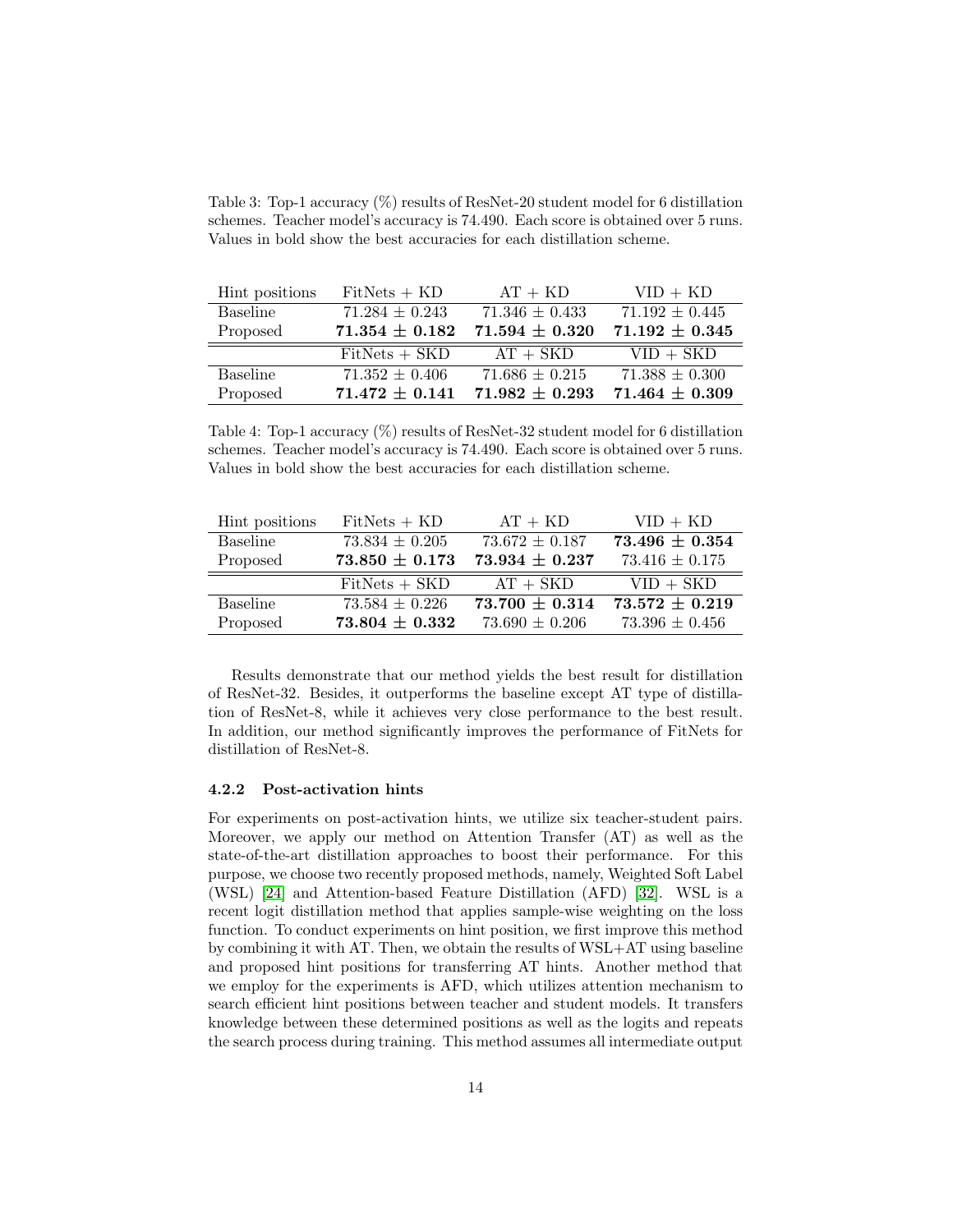|  | schemes. Teacher model's accuracy is 74.490. Each score is obtained over 5 runs. |  |  |
|--|----------------------------------------------------------------------------------|--|--|
|  | Values in bold show the best accuracies for each distillation scheme.            |  |  |
|  |                                                                                  |  |  |

Table 5: Top-1 accuracy (%) results of ResNet-8 student model for 6 distillation

<span id="page-14-0"></span>

| Hint positions  | $FitNets + KD$     | $AT + KD$          | $VID + KD$         |
|-----------------|--------------------|--------------------|--------------------|
| Baseline        | $58.402 \pm 0.203$ | $61.746 \pm 0.170$ | $59.302 \pm 0.209$ |
| Proposed        | $59.290 \pm 0.182$ | $61.288 \pm 0.220$ | $59.462 \pm 0.292$ |
|                 | $FitNets + SKD$    | $AT + SKD$         | $VID + SKD$        |
| <b>Baseline</b> | $61.502 \pm 0.363$ | $62.936 \pm 0.325$ | $62.216 \pm 0.330$ |
| Proposed        | $62.260 \pm 0.166$ | $62.862 \pm 0.200$ | $62.384 \pm 0.520$ |

positions as potential hint positions for establishing connections between models. While it searches efficient points among the all intermediate output positions, we apply our approach on this method by constraining its potential hint positions of teacher as our proposed three hint positions.

The results on state-of-the-art methods are presented in Table [6,](#page-15-0) while the performances of the teacher models used in the experiments are listed in Ta-ble [2.](#page-10-1) We utilize  $CKA$  metric for resnet110 and  $R_{CCA}^2$  metric for resnet32x4 and WRN-40-2 teacher models, to obtain proposed hint positions. Results show that the proposed hint position method outperforms the baseline in most cases. Moreover, it yields an increase in accuracy up to 1.5 % compared to the baseline hint positions. Besides, it consistently improves distillation performance for resnet32x4, resnet20 and resnet8x4 models where first one is a teacher and others are student models. Although we limit the search space of AFD by constraining it as three proposed hint positions, proposed method mostly yields better distillation performance. Specifically, proposed approach improves WSL+AT method except resnet32 student model and AFD method except one teacherstudent pair which is WRN-40-2 - ShuffleNetV1. Furthermore, it yields 6.482 % increase in accuracy for ShuffleNetV1 student, compared to the vanilla training.

For further evaluation, we compare our method with various distillation approaches as [\[45\]](#page-22-0). For this purpose, we obtain results of our method by integrating it with four distillation approaches, using the same pre-trained teachers as other approaches. Table [7](#page-16-0) shows the results obtained on the last epochs for fair comparison with [\[45\]](#page-22-0).

Results demonstrate that our approach yields superior performance compared to the various approaches, except one teacher-student pair. It can be observed that the best performances are obtained mostly by AT+KD and CRD+AT+KD approaches with the proposed hint positions. Furthermore, adding CRD transfer to  $AT+KD$  yields decrease in performance for resnet  $32x4$  teacher, while it boosts distillation performances of the two teacher-student pairs which are resnet110 - resnet20 and WRN-40-2 - WRN-16-2. Although AFD method with the proposed hint positions is not successful as others for ShuffleNetV1 student, it yields the best result for resnet110 - resnet32 pair. It should be highlighted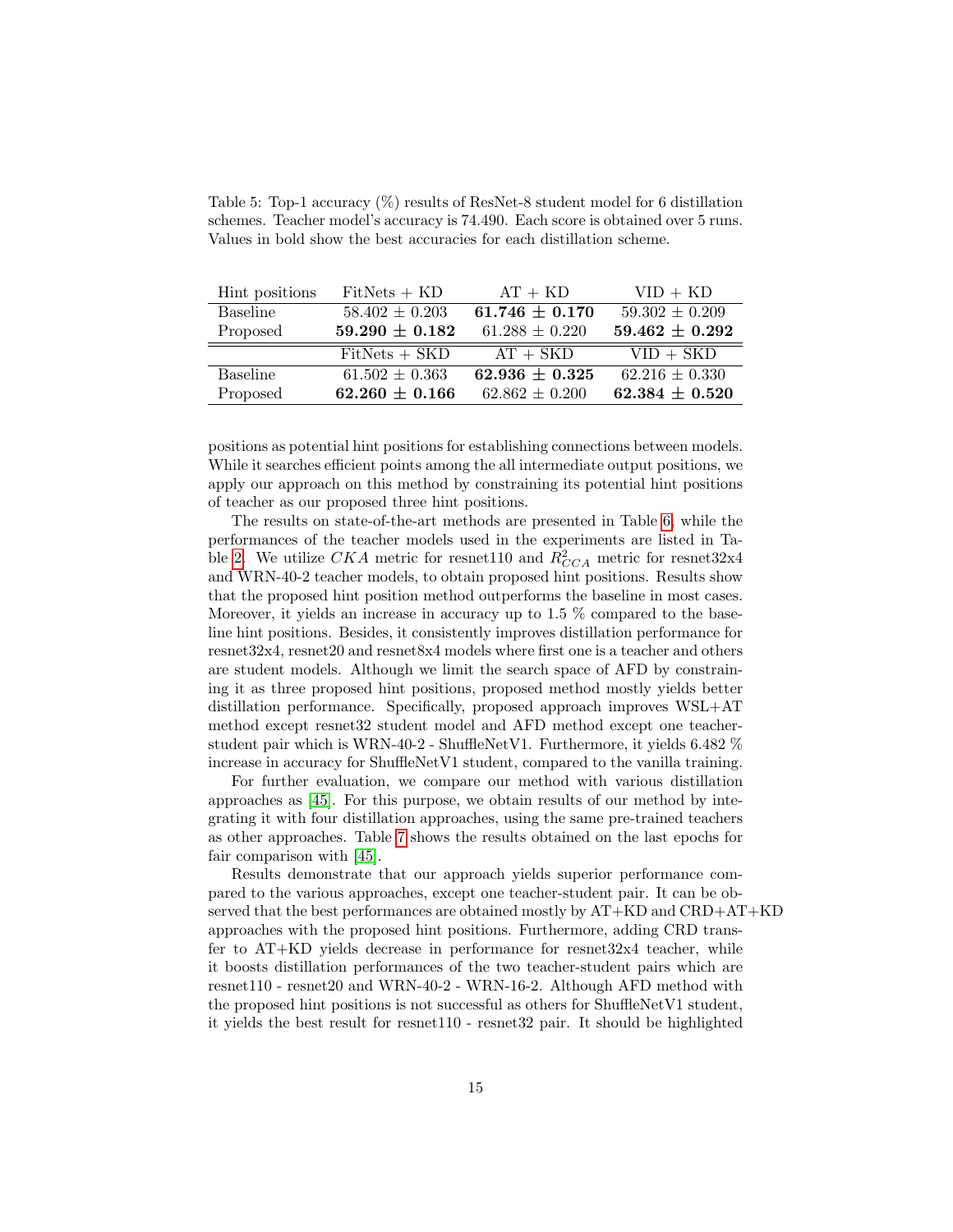Table 6: Top-1 accuracy (%) results of student models using state-of-the-art distillation methods on CIFAR-100 dataset. The results are compared between proposed and baseline hint positions for each distillation method. Values in bold show the best accuracies for each distillation scheme. Each score is obtained over 5 runs. Column marked by \* show the reported results in [\[47\]](#page-22-3).

<span id="page-15-0"></span>

|            |                      |         | $AT + KD$       |            |  |  |
|------------|----------------------|---------|-----------------|------------|--|--|
| Teacher    | Student              | Vanilla | <b>Baseline</b> | Proposed   |  |  |
| resnet110  | resnet20             | 69.060  | 70.950          | 71.062     |  |  |
|            | resnet <sub>32</sub> | 71.140  | 73.588          | 73.484     |  |  |
| resnet32x4 | ShuffleNetV1         | 70.500  | 75.494          | 76.982     |  |  |
|            | resnet8x4            | 72.500  | 75.056          | 76.074     |  |  |
| WRN-40-2   | <b>WRN-16-2</b>      | 73.260  | 75.638          | 75.446     |  |  |
|            | ShuffleNetV1         | 70.500  | 76.272          | 76.780     |  |  |
|            |                      |         | $WSL + AT$      |            |  |  |
|            |                      | WSL     | <b>Baseline</b> | Proposed   |  |  |
| resnet110  | resnet20             | 71.236  | 71.446          | 71.628     |  |  |
|            | resnet32             | 73.490  | 73.868          | 73.728     |  |  |
| resnet32x4 | ShuffleNetV1         | 74.326  | 75.948          | 76.980     |  |  |
|            | resnet8x4            | 75.242  | 75.040          | 75.692     |  |  |
| WRN-40-2   | <b>WRN-16-2</b>      | 75.556  | 75.488          | 75.604     |  |  |
|            | ShuffleNetV1         | 75.292  | 75.838          | 76.524     |  |  |
|            |                      |         |                 | <b>AFD</b> |  |  |
|            |                      |         | Baseline*       | Proposed   |  |  |
| resnet110  | resnet20             |         | 71.200          | 71.488     |  |  |
|            | resnet <sub>32</sub> |         | 73.460          | 74.048     |  |  |
| resnet32x4 | ShuffleNetV1         |         | 75.080          | 75.106     |  |  |
|            | resnet8x4            |         | 74.720          | 75.798     |  |  |
| WRN-40-2   | <b>WRN-16-2</b>      |         | 75.410          | 75.604     |  |  |
|            | ShuffleNetV1         |         | 75.630          | 75.106     |  |  |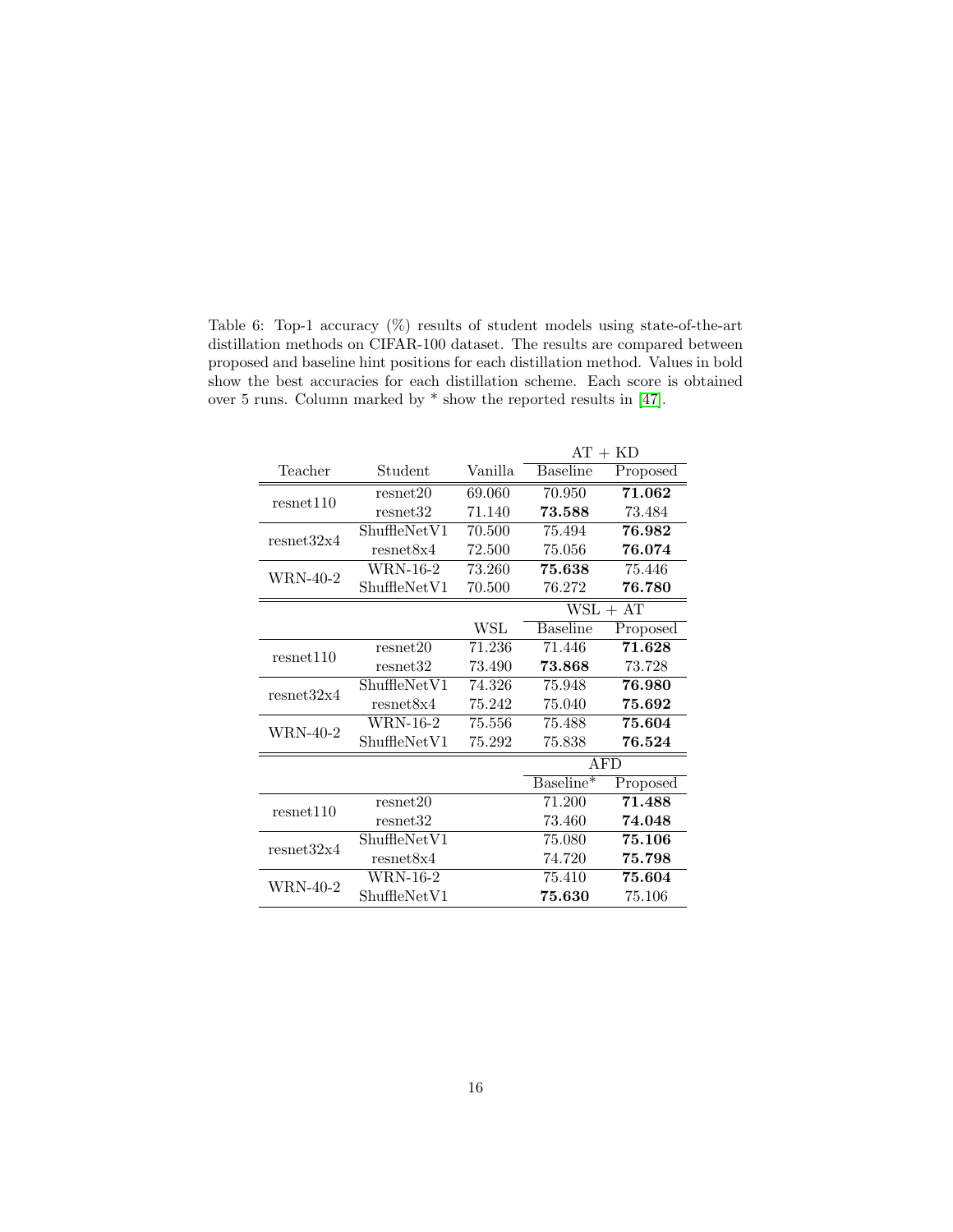Table 7: Top-1 accuracy (%) results of models using various distillation methods on CIFAR-100 dataset. Each score is obtained over 5 runs. Values in bold show the best accuracies for each distillation scheme. It should be noted that reported results are based on the last epoch for fair comparison with [\[45\]](#page-22-0) where the results of other methods are quoted from. Moreover, some results for FSP [\[48\]](#page-22-4) method cannot be obtained since it is not applicable for student-teacher pairs with different architectures.

<span id="page-16-0"></span>

| Teacher                          | $WRN-40-2$ resnet110 |          |          | $resnet110$ $resnet32x4$ | resnet32x4   | WRN-40-2                 |
|----------------------------------|----------------------|----------|----------|--------------------------|--------------|--------------------------|
| Student                          | WRN-16-2             | resnet20 | resnet32 | resnet8x4                | ShuffleNetV1 | ShuffleNet <sub>V1</sub> |
| Vanilla                          | 75.61                | 74.31    | 74.31    | 79.42                    | 79.42        | 75.61                    |
|                                  | 73.26                | 69.06    | 71.14    | 72.50                    | 70.5         | 70.50                    |
| $KD$ [13]                        | 74.92                | 70.67    | 73.08    | 73.33                    | 74.07        | 74.83                    |
| FitNet $[12]$                    | 73.58                | 68.99    | 71.06    | 73.50                    | 73.59        | 73.73                    |
| AT $[26]$                        | 74.08                | 70.22    | 72.31    | 73.44                    | 71.73        | 73.32                    |
| SP [49]                          | 73.83                | 70.04    | 72.69    | 72.94                    | 73.48        | 74.52                    |
| $CC$ [50]                        | 73.56                | 69.48    | 71.48    | 72.97                    | 71.14        | 71.38                    |
| $VID$ [27]                       | 74.11                | 70.16    | 72.61    | 73.09                    | 73.38        | 73.61                    |
| <b>RKD</b> [51]                  | 73.35                | 69.25    | 71.82    | 71.90                    | 72.28        | 72.21                    |
| <b>PKT</b> [52]                  | 74.54                | 70.25    | 72.61    | 73.64                    | 74.10        | 73.89                    |
| AB [29]                          | 72.50                | 69.53    | 70.98    | 73.17                    | 73.55        | 73.34                    |
| FT $[53]$                        | 73.25                | 70.22    | 72.37    | 72.86                    | 71.75        | 72.03                    |
| FSP [48]                         | 72.91                | 70.11    | 71.89    | 72.62                    | n/a          | n/a                      |
| NST <sub>[54]</sub>              | 73.68                | 69.53    | 71.96    | 73.30                    | 74.12        | 74.89                    |
| $CRD$ [45]                       | 75.48                | 71.46    | 73.48    | 75.51                    | 75.11        | 76.05                    |
| $\overline{\text{Ours}}$ (AT+KD) | 75.16                | 70.86    | 73.12    | 75.84                    | 76.74        | 76.55                    |
| Ours $(WSL+AT)$                  | 75.39                | 71.43    | 73.44    | 75.49                    | 76.70        | 76.36                    |
| Ours (AFD)                       | 75.33                | 71.22    | 73.79    | 75.52                    | 74.94        | 74.94                    |
| Ours<br>$(CRD+AT+KD)$            | 75.82                | 71.32    | 73.19    | 74.20                    | 74.88        | 76.66                    |

that our approach on AT+KD yields 1.6 % improvement over the second best method for teacher-student pair of resnet32x4 - ShuffleNetV1.

### 4.3 Results on ImageNet

To further assess the performance of our approach, we use ImageNet which is one of the large-scale datasets. For this purpose, Attention Transfer (AT) is utilized as the hint type to be transferred. For this experiment, ImageNet-style ResNet-34 and ResNet-18 architectures are used as teacher and student models as in [\[45\]](#page-22-0), respectively. We utilize CKA metric for clustering on ResNet-34 teacher model in order to obtain the proposed hint positions. Table [8](#page-17-0) shows the results compared with the other knowledge distillation methods, where the results of other methods are quoted from [\[45\]](#page-22-0). Moreover, determined hint positions by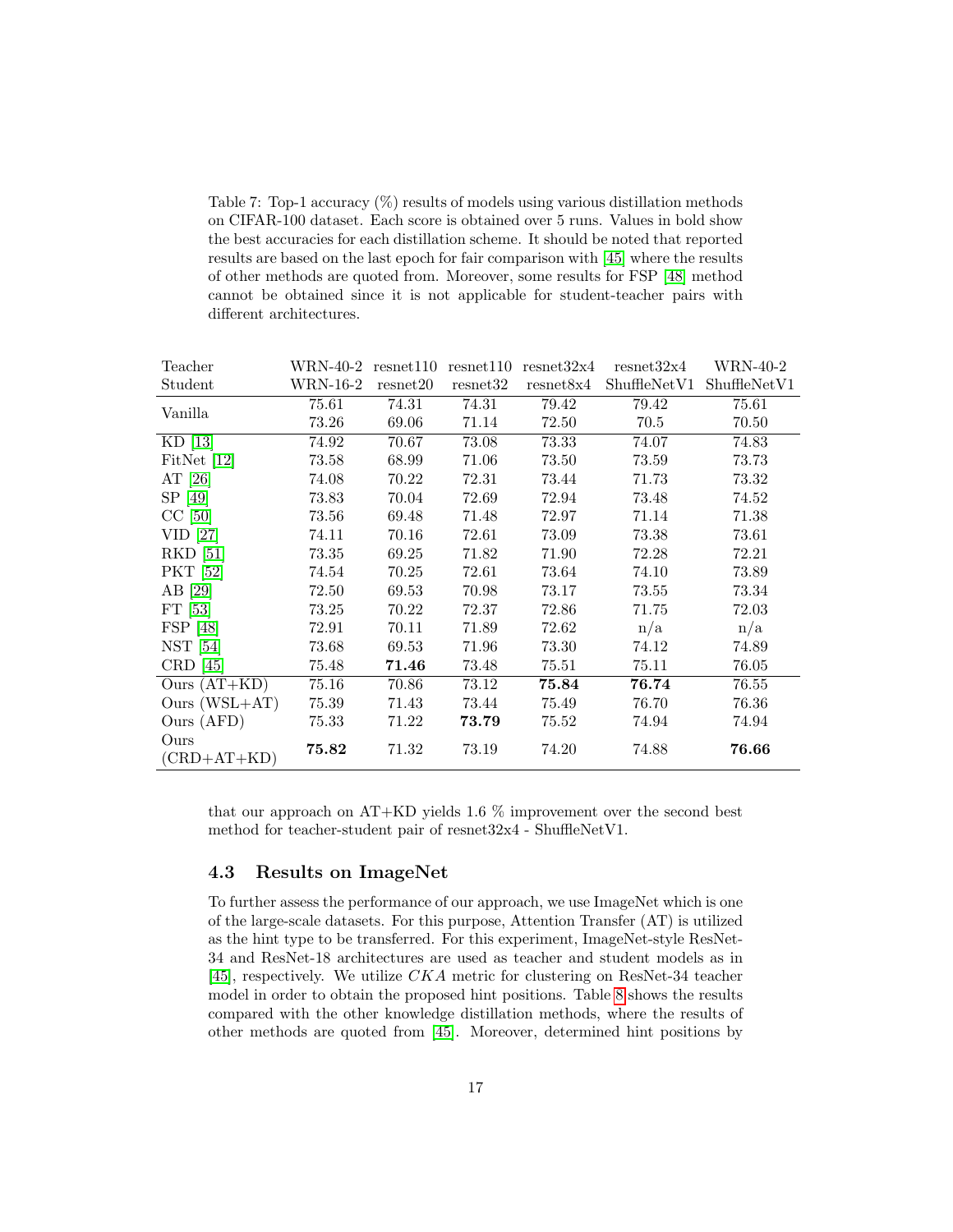|          |                                                             |       |       |       |       |         |       |       | Teacher Student AT [26] KD [13] SP [49] CC [50] $\frac{\text{Online}}{\text{KD}}$ CRD [45] CRD+KD $\frac{\text{Ours}}{\text{(AT+KD)}}$ |                      |
|----------|-------------------------------------------------------------|-------|-------|-------|-------|---------|-------|-------|----------------------------------------------------------------------------------------------------------------------------------------|----------------------|
| $Top-1$  | $\begin{array}{c} \begin{array}{c} \end{array} \end{array}$ | 30.25 | 29.30 | 29.34 | 29.38 | - 30.04 | 29.45 | 28.83 | 28.62                                                                                                                                  | $\boldsymbol{28.51}$ |
| Top- $5$ | 8.58                                                        | 10.93 | 10.00 | 10.12 | 10.20 | 10.83   | 10.41 | 9.87  | 9.51                                                                                                                                   | 9.83                 |

<span id="page-17-0"></span>Table 8: Top-1 and Top-5 error rates on ImageNet validation set. ResNet-34 and ResNet-18 architectures are used as teacher and student models, respectively. Results of other approaches are quoted from [\[45\]](#page-22-0).

our method are listed in Table [2.](#page-10-1)

Results show that our hint position method yields the best Top-1 accuracy among the compared distillation approaches on ImageNet which is a challenging dataset in computer vision field. More importantly, it can be seen that only changing hint positions for a typical hint type may yield outperforming results compared to the recent methods that use contrastive learning.

As shown in the results, our proposed method improves the hint distillation methods which play a significant role in knowledge distillation for model compression. Table [9](#page-18-4) presents the gains of our method in terms of accuracy among inference time and model size. Results demonstrate that resnet 110 inference time can be improved by a factor of 2.99 with only a Top-1 accuracy loss of 0.26%. Furthermore, resnet32x4 can be compressed into resnet8x4 with the memory gain of 83.4 % and a speed-up in inference time of 2.34. Moreover, WRN40-2 can be compressed into ShuffleNetV1 with the memory gain of 57.9 % and an increase in accuracy of 1.27%. Besides, WRN40-2 can be compressed into WRN-16-2 with the memory gain of 68.8 % and an increase in accuracy of 0.4%. Results on ImageNet show that ResNet34 can be compressed into ResNet18 with a speed-up in inference time of 1.55 and memory gain of 46.4 %.

## 5 Conclusion

In this paper, we address the grouping problem on teacher networks to determine the hint positions among the network's sub-blocks. For tackling this problem, we employed k-means algorithm with metrics designed for layer similarity in order to cluster these sub-blocks. To validate our approach, we apply our method on state-of-the-art distillation methods with the comparison of conventional approach and the proposed approach. Moreover, we present a comprehensive comparison among various distillation approaches and methods that utilize the proposed hint positions. Experimental results suggest that our proposed approach outperforms the state-of-the-art algorithms for numerous architectures on CIFAR-100 and ImageNet datasets. Besides, the proposed method performs successfully in terms of model compression, where it may yield high compression ratio, speed-up in inference time and a gain in accuracy, at the same time. For our subsequent work, we are planning to evaluate our method on different tasks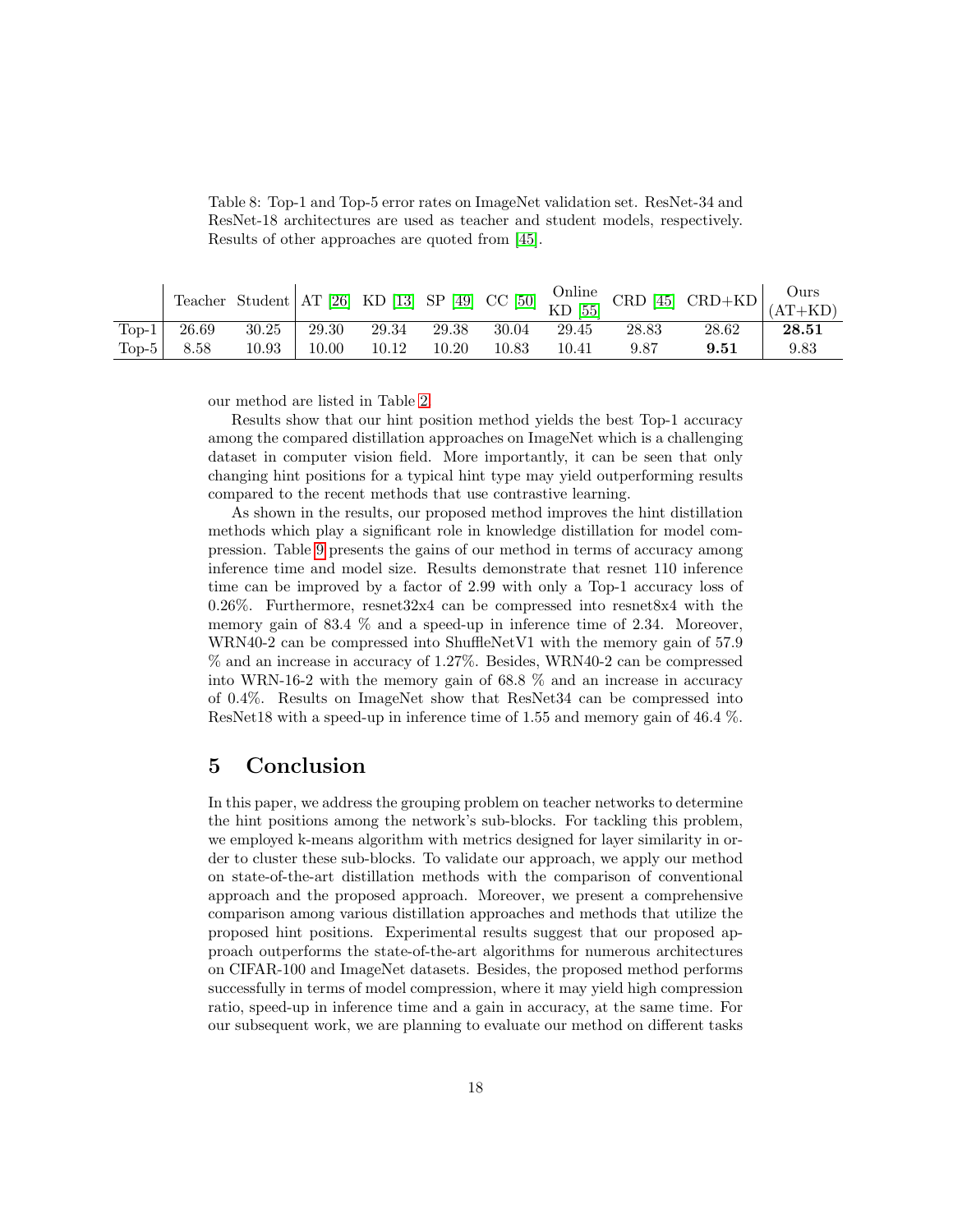Table 9: Number of parameters, inference time per sample and Top-1 accuracy( $\%$ ) results for teacher and student networks. Student networks are compared with teacher networks in the aspects of compression ratio and achieved speed-up, where student models are trained using the proposed hint positions. It should be noted that accuracies of ResNet-34 and ResNet-18 models are obtained on ImageNet.

<span id="page-18-4"></span>

| <b>Networks</b>       | #Parameters        | Compression<br>ratio | Inference<br>time  | Speed-up | Accuracy |
|-----------------------|--------------------|----------------------|--------------------|----------|----------|
| Teacher: resnet110    | $1.74\;M$          |                      | $24.66$ ms         |          | 74.31    |
| resnet20              | 278.32 K           | $84.0\%$             | 5.84 ms            | x4.22    | 71.63    |
| resnet32              | 472.76 K           | 72.8 %               | $8.25$ ms          | x2.99    | 74.05    |
| Teacher: $resnet32x4$ | 7.43 M             |                      | $8.00$ ms          |          | 79.42    |
| ShuffleNetV1          | $949.26 \text{ K}$ | 87.2 %               | $13.37 \text{ ms}$ | x0.60    | 76.98    |
| resnet8x4             | $1.23 \text{ M}$   | 83.4 %               | $3.42$ ms          | x2.34    | 76.07    |
| Teacher: WRN-40-2     | $2.26$ M           |                      | $10.07$ ms         |          | 75.61    |
| WRN-16-2              | 703.28 K           | 68.8 %               | 4.71 ms            | x2.14    | 76.01    |
| ShuffleNetV1          | $949.26 \text{ K}$ | 57.9 %               | $13.37 \text{ ms}$ | x0.75    | 76.88    |
| Teacher: ResNet-34    | 21.80 M            |                      | $3.30$ ms          |          | 73.31    |
| ResNet-18             | 11.69 <sub>M</sub> | 46.4 $%$             | $2.13$ ms          | x1.55    | 71.49    |

such as object detection on COCO dataset.

# 6 Acknowledgements

This work has been supported by Arcelik ITU R&D Center, The Scientific & Technological Research Council of Turkey (TUBITAK) under the grant number 121E378 and ITU Scientific Research Projects Fund under the grant number MOA-2019-42321.

# References

- <span id="page-18-0"></span>[1] O. M. Parkhi, A. Vedaldi, A. Zisserman, Deep face recognition (2015).
- <span id="page-18-1"></span>[2] J. Redmon, A. Farhadi, Yolov3: An incremental improvement, arXiv preprint arXiv:1804.02767 (2018).
- <span id="page-18-2"></span>[3] A. Krizhevsky, I. Sutskever, G. E. Hinton, Imagenet classification with deep convolutional neural networks, Communications of the ACM 60 (6) (2017) 84–90.
- <span id="page-18-3"></span>[4] K. He, X. Zhang, S. Ren, J. Sun, Deep residual learning for image recognition, in: Proceedings of the IEEE conference on computer vision and pattern recognition, 2016, pp. 770–778.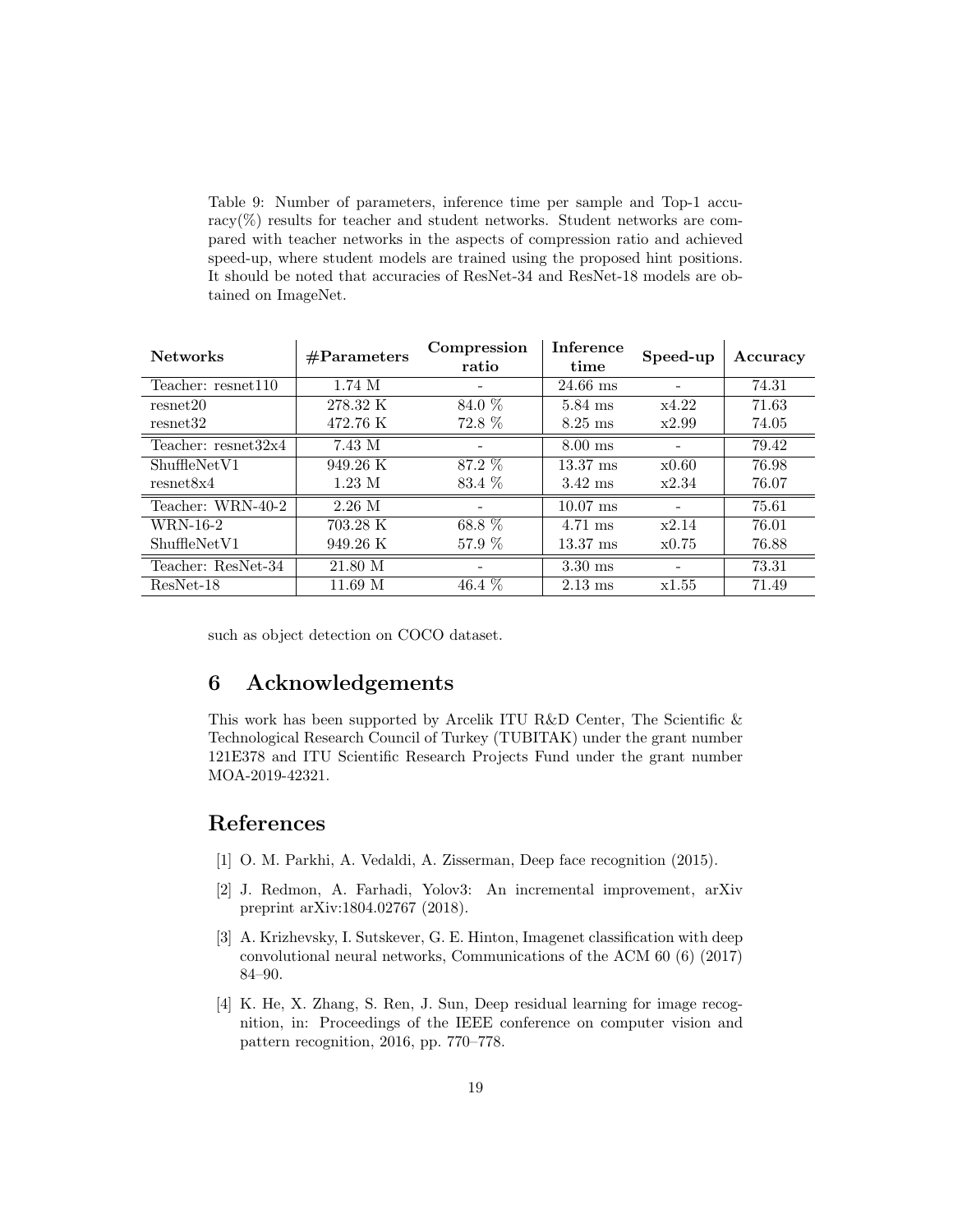- <span id="page-19-0"></span>[5] J. Long, E. Shelhamer, T. Darrell, Fully convolutional networks for semantic segmentation, in: Proceedings of the IEEE conference on computer vision and pattern recognition, 2015, pp. 3431–3440.
- <span id="page-19-1"></span>[6] G. Ciaparrone, F. L. Sánchez, S. Tabik, L. Troiano, R. Tagliaferri, F. Herrera, Deep learning in video multi-object tracking: A survey, Neurocomputing 381 (2020) 61–88.
- <span id="page-19-2"></span>[7] Q. Rao, J. Frtunikj, Deep learning for self-driving cars: Chances and challenges, in: 2018 IEEE/ACM 1st International Workshop on Software Engineering for AI in Autonomous Systems (SEFAIAS), 2018, pp. 35–38.
- <span id="page-19-3"></span>[8] V. Sze, Y.-H. Chen, T.-J. Yang, J. S. Emer, Efficient processing of deep neural networks: A tutorial and survey, Proceedings of the IEEE 105 (12) (2017) 2295–2329.
- <span id="page-19-4"></span>[9] O. Russakovsky, J. Deng, H. Su, J. Krause, S. Satheesh, S. Ma, Z. Huang, A. Karpathy, A. Khosla, M. Bernstein, A. C. Berg, L. Fei-Fei, ImageNet Large Scale Visual Recognition Challenge, International Journal of Computer Vision (IJCV) 115 (3) (2015) 211–252. [doi:10.1007/](https://doi.org/10.1007/s11263-015-0816-y) [s11263-015-0816-y](https://doi.org/10.1007/s11263-015-0816-y).
- <span id="page-19-5"></span>[10] K. Simonyan, A. Zisserman, Very deep convolutional networks for largescale image recognition, arXiv preprint arXiv:1409.1556 (2014).
- <span id="page-19-6"></span>[11] T. Choudhary, V. Mishra, A. Goswami, J. Sarangapani, A comprehensive survey on model compression and acceleration, Artificial Intelligence Review (2020) 1–43.
- <span id="page-19-7"></span>[12] A. Romero, N. Ballas, S. E. Kahou, A. Chassang, C. Gatta, Y. Bengio, Fitnets: Hints for thin deep nets, arXiv preprint arXiv:1412.6550 (2014).
- <span id="page-19-8"></span>[13] G. Hinton, O. Vinyals, J. Dean, Distilling the knowledge in a neural network, arXiv preprint arXiv:1503.02531 (2015).
- <span id="page-19-9"></span>[14] J. Guo, M. Chen, Y. Hu, C. Zhu, X. He, D. Cai, Spherical knowledge distillation, arXiv preprint arXiv:2010.07485 (2020).
- <span id="page-19-10"></span>[15] Y. Cheng, D. Wang, P. Zhou, T. Zhang, A survey of model compression and acceleration for deep neural networks, arXiv preprint arXiv:1710.09282 (2017).
- <span id="page-19-11"></span>[16] S. Han, H. Mao, W. J. Dally, [Deep compression: Compressing deep neu](http://arxiv.org/abs/1510.00149)[ral network with pruning, trained quantization and huffman coding,](http://arxiv.org/abs/1510.00149) in: Y. Bengio, Y. LeCun (Eds.), 4th International Conference on Learning Representations, ICLR 2016, San Juan, Puerto Rico, May 2-4, 2016, Conference Track Proceedings, 2016. URL <http://arxiv.org/abs/1510.00149>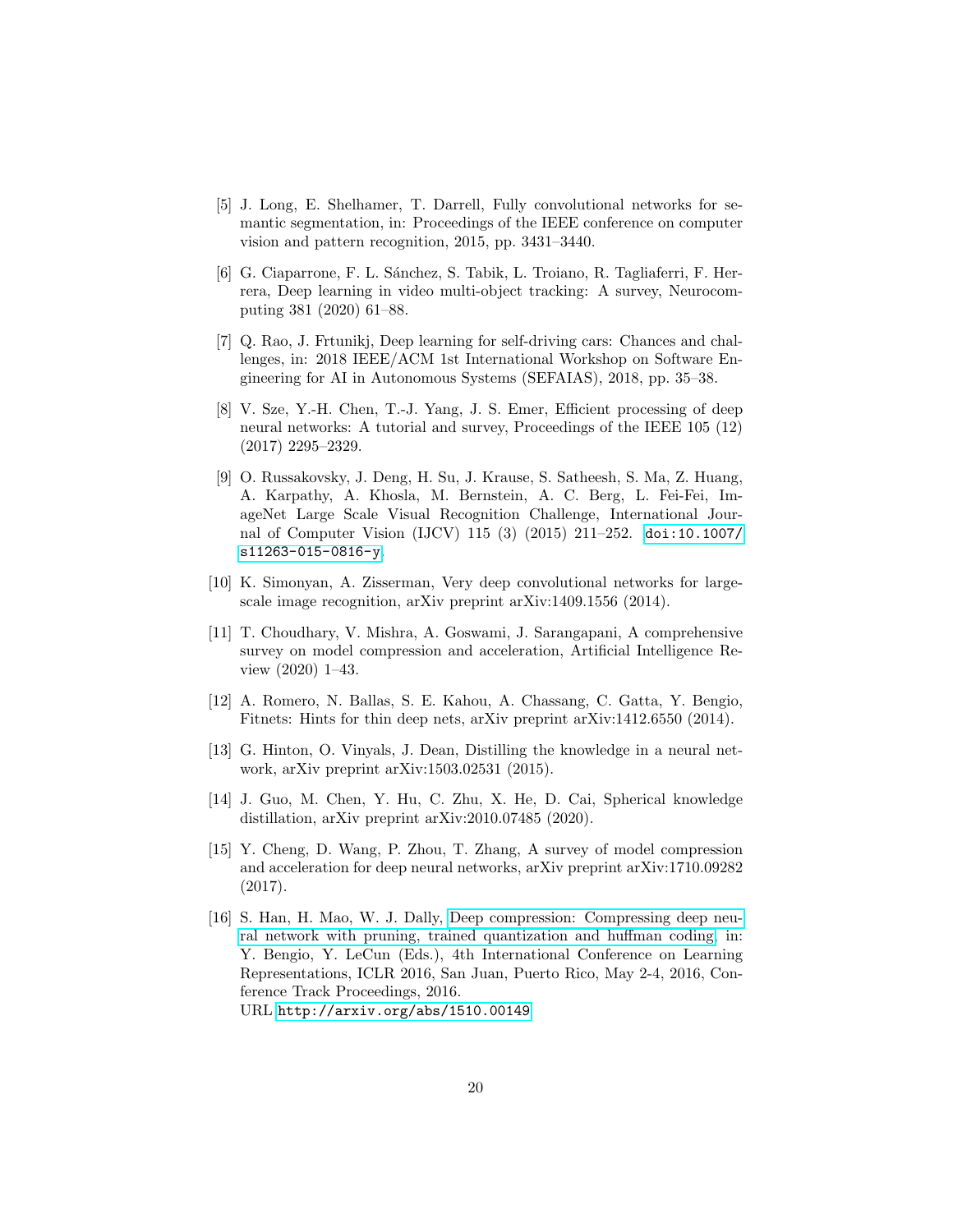- <span id="page-20-0"></span>[17] C. Szegedy, S. Ioffe, V. Vanhoucke, A. Alemi, Inception-v4, inception-resnet and the impact of residual connections on learning (2016). [arXiv:1602.](http://arxiv.org/abs/1602.07261) [07261](http://arxiv.org/abs/1602.07261).
- <span id="page-20-1"></span>[18] F. N. Iandola, S. Han, M. W. Moskewicz, K. Ashraf, W. J. Dally, K. Keutzer, Squeezenet: Alexnet-level accuracy with 50x fewer parameters and¡ 0.5 mb model size, arXiv preprint arXiv:1602.07360 (2016).
- <span id="page-20-2"></span>[19] M. Sandler, A. Howard, M. Zhu, A. Zhmoginov, L.-C. Chen, Mobilenetv2: Inverted residuals and linear bottlenecks, in: Proceedings of the IEEE conference on computer vision and pattern recognition, 2018, pp. 4510–4520.
- <span id="page-20-3"></span>[20] A. Howard, M. Sandler, G. Chu, L.-C. Chen, B. Chen, M. Tan, W. Wang, Y. Zhu, R. Pang, V. Vasudevan, et al., Searching for mobilenetv3, in: Proceedings of the IEEE/CVF International Conference on Computer Vision, 2019, pp. 1314–1324.
- <span id="page-20-4"></span>[21] C. Buciluă, R. Caruana, A. Niculescu-Mizil, Model compression, in: Proceedings of the 12th ACM SIGKDD international conference on Knowledge discovery and data mining, 2006, pp. 535–541.
- <span id="page-20-5"></span>[22] B. Heo, J. Kim, S. Yun, H. Park, N. Kwak, J. Y. Choi, A comprehensive overhaul of feature distillation, in: Proceedings of the IEEE International Conference on Computer Vision, 2019, pp. 1921–1930.
- <span id="page-20-6"></span>[23] C. Tan, J. Liu, X. Zhang, Improving knowledge distillation via an expressive teacher, Knowledge-Based Systems 218 (2021) 106837.
- <span id="page-20-7"></span>[24] H. Zhou, L. Song, J. Chen, Y. Zhou, G. Wang, J. Yuan, Q. Zhang, Rethinking soft labels for knowledge distillation: A bias-variance tradeoff perspective, arXiv preprint arXiv:2102.00650 (2021).
- <span id="page-20-8"></span>[25] X. Zhu, S. Gong, et al., Knowledge distillation by on-the-fly native ensemble, Advances in neural information processing systems 31 (2018).
- <span id="page-20-9"></span>[26] S. Zagoruyko, N. Komodakis, Paying more attention to attention: Improving the performance of convolutional neural networks via attention transfer, arXiv preprint arXiv:1612.03928 (2016).
- <span id="page-20-10"></span>[27] S. Ahn, S. X. Hu, A. Damianou, N. D. Lawrence, Z. Dai, Variational information distillation for knowledge transfer, in: Proceedings of the IEEE Conference on Computer Vision and Pattern Recognition, 2019, pp. 9163– 9171.
- <span id="page-20-11"></span>[28] Y. Liu, W. Zhang, J. Wang, Adaptive multi-teacher multi-level knowledge distillation, Neurocomputing 415 (2020) 106–113.
- <span id="page-20-12"></span>[29] B. Heo, M. Lee, S. Yun, J. Y. Choi, Knowledge transfer via distillation of activation boundaries formed by hidden neurons, in: Proceedings of the AAAI Conference on Artificial Intelligence, Vol. 33, 2019, pp. 3779–3787.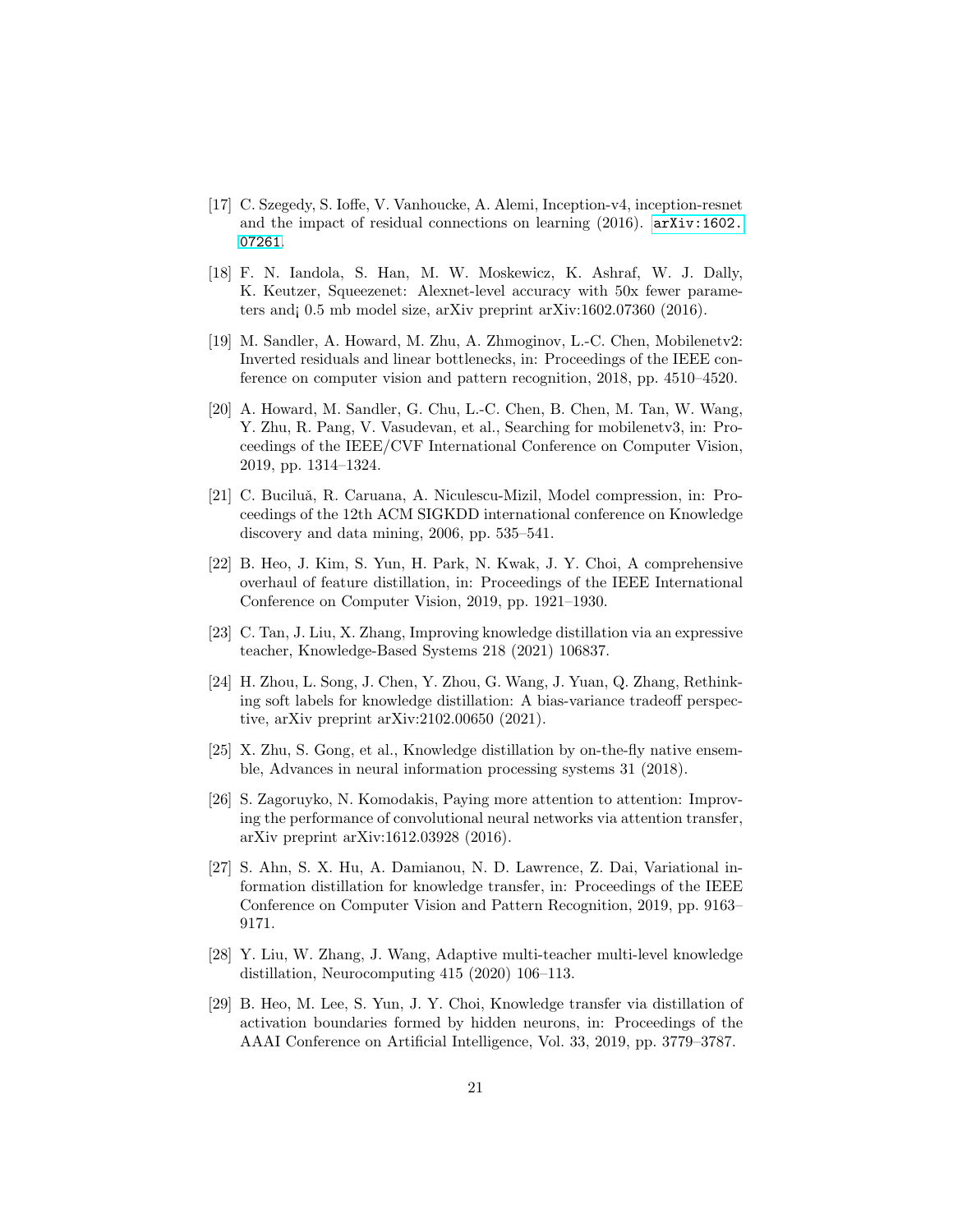- <span id="page-21-0"></span>[30] S. Fu, Z. Li, J. Xu, M.-M. Cheng, G. Jeon, X. Yang, Interactive knowledge distillation, arXiv preprint arXiv:2007.01476 (2020).
- <span id="page-21-1"></span>[31] F. Ruffy, K. Chahal, The state of knowledge distillation for classification, arXiv preprint arXiv:1912.10850 (2019).
- <span id="page-21-2"></span>[32] M. Ji, B. Heo, S. Park, Show, attend and distill: Knowledge distillation via attention-based feature matching, 2021.
- <span id="page-21-3"></span>[33] Y. Jang, H. Lee, S. J. Hwang, J. Shin, Learning what and where to transfer, in: International Conference on Machine Learning, PMLR, 2019, pp. 3030– 3039.
- <span id="page-21-4"></span>[34] P. Passban, Y. Wu, M. Rezagholizadeh, Q. Liu, Alp-kd: Attention-based layer projection for knowledge distillation, arXiv preprint arXiv:2012.14022 (2020).
- <span id="page-21-5"></span>[35] A. K. Jain, Data clustering: 50 years beyond k-means, Pattern recognition letters 31 (8) (2010) 651–666.
- <span id="page-21-6"></span>[36] S. Kornblith, M. Norouzi, H. Lee, G. Hinton, Similarity of neural network representations revisited, arXiv preprint arXiv:1905.00414 (2019).
- <span id="page-21-7"></span>[37] M. Raghu, J. Gilmer, J. Yosinski, J. Sohl-Dickstein, Svcca: Singular vector canonical correlation analysis for deep learning dynamics and interpretability, in: Advances in neural information processing systems, 2017, pp. 6076–6085.
- <span id="page-21-8"></span>[38] A. Morcos, M. Raghu, S. Bengio, Insights on representational similarity in neural networks with canonical correlation, Advances in Neural Information Processing Systems 31 (2018) 5727–5736.
- <span id="page-21-9"></span>[39] J. O. Neill, G. V. Steeg, A. Galstyan, Compressing deep neural networks via layer fusion, arXiv preprint arXiv:2007.14917 (2020).
- <span id="page-21-10"></span>[40] Y. Li, J. Yosinski, J. Clune, H. Lipson, J. E. Hopcroft, Convergent learning: Do different neural networks learn the same representations?, in: FE@ NIPS, 2015, pp. 196–212.
- <span id="page-21-11"></span>[41] J. Ramsay, J. ten Berge, G. Styan, Matrix correlation, Psychometrika 49 (3) (1984) 403–423.
- <span id="page-21-12"></span>[42] S. Zagoruyko, N. Komodakis, Wide residual networks, arXiv preprint arXiv:1605.07146 (2016).
- <span id="page-21-13"></span>[43] X. Zhang, X. Zhou, M. Lin, J. Sun, Shufflenet: An extremely efficient convolutional neural network for mobile devices, in: Proceedings of the IEEE conference on computer vision and pattern recognition, 2018, pp. 6848–6856.